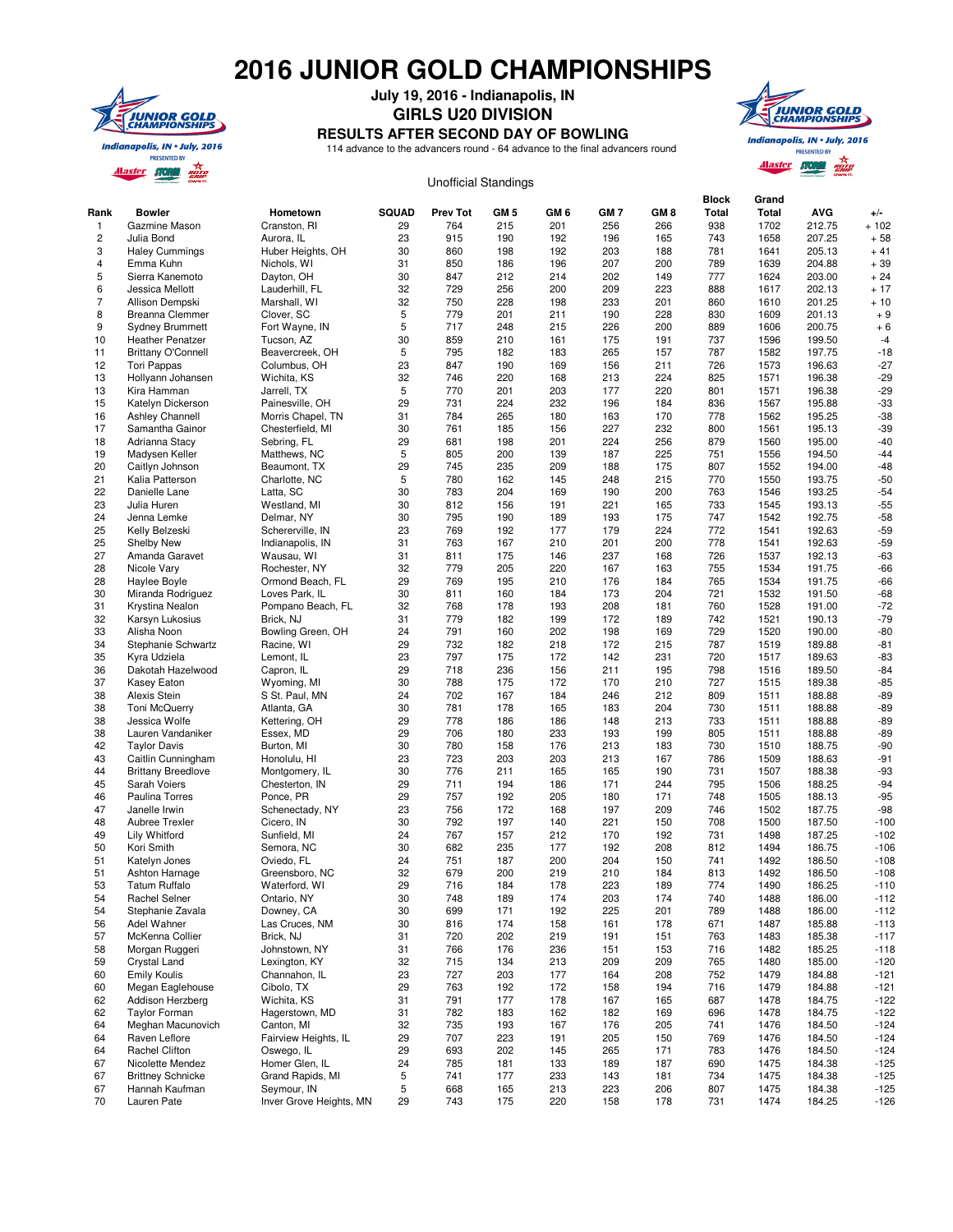| 70  | <b>Kyra Chambers</b>   | Ocoee, FL             | 30 | 739 | 203 | 160 | 207 | 165 | 735 | 1474 | 184.25 | $-126$ |
|-----|------------------------|-----------------------|----|-----|-----|-----|-----|-----|-----|------|--------|--------|
|     |                        |                       |    |     |     |     |     |     |     |      |        |        |
| 72  | Hannah Terrill         | Midland, MI           | 5  | 707 | 202 | 196 | 187 | 181 | 766 | 1473 | 184.13 | $-127$ |
| 73  | Jamie Kulaga           | West Hazleton, PA     | 31 | 725 | 204 | 222 | 175 | 146 | 747 | 1472 | 184.00 | $-128$ |
| 74  | <b>Taylor Waglione</b> | Staten Island, NY     | 30 | 712 | 187 | 193 | 206 | 173 | 759 | 1471 | 183.88 | $-129$ |
| 74  |                        |                       |    | 712 |     |     |     |     |     |      |        | $-129$ |
|     | Abby Marszalkowski     | New Berlin, WI        | 32 |     | 157 | 178 | 258 | 166 | 759 | 1471 | 183.88 |        |
| 74  | Colby Jones            | Virginia Beach, VA    | 29 | 703 | 161 | 190 | 195 | 222 | 768 | 1471 | 183.88 | $-129$ |
| 77  | Laura Branch           | Victor, NY            | 23 | 754 | 179 | 167 | 174 | 196 | 716 | 1470 | 183.75 | $-130$ |
| 77  | <b>Britaney Myers</b>  | Mechanicville, NY     | 30 | 774 | 175 | 162 | 195 | 164 | 696 | 1470 | 183.75 | $-130$ |
|     |                        |                       |    |     |     |     |     |     |     |      |        |        |
| 79  | Sierra Lewis           | Scottsboro, AL        | 23 | 703 | 201 | 166 | 192 | 207 | 766 | 1469 | 183.63 | $-131$ |
| 79  | Mylee McCracken        | Machesney Park, IL    | 5  | 688 | 170 | 182 | 217 | 212 | 781 | 1469 | 183.63 | $-131$ |
| 81  | Natalie Koprowitz      | Girard, IL            | 5  | 707 | 168 | 191 | 215 | 186 | 760 | 1467 | 183.38 | $-133$ |
| 82  |                        | Lithia, FL            | 29 | 703 | 203 | 198 | 197 |     | 763 |      | 183.25 | $-134$ |
|     | Kaitlyn Eder           |                       |    |     |     |     |     | 165 |     | 1466 |        |        |
| 83  | <b>Casey Smith</b>     | Chittenango, NY       | 23 | 662 | 198 | 168 | 233 | 202 | 801 | 1463 | 182.88 | $-137$ |
| 83  | Heather Erdei          | Omaha, NE             | 5  | 724 | 165 | 216 | 218 | 140 | 739 | 1463 | 182.88 | $-137$ |
| 85  | Rebekah Loker          | Woodstock, ON         | 5  | 680 | 235 | 160 | 193 | 192 | 780 | 1460 | 182.50 | $-140$ |
|     |                        |                       |    |     |     |     |     |     |     |      |        |        |
| 86  | Samantha Johnson       | Apopka, FL            | 29 | 768 | 153 | 162 | 206 | 170 | 691 | 1459 | 182.38 | $-141$ |
| 87  | Brianna DuFour         | Pierre, SD            | 31 | 787 | 167 | 213 | 147 | 144 | 671 | 1458 | 182.25 | $-142$ |
| 87  | Maryssa Carey          | Hobart, IN            | 31 | 688 | 211 | 210 | 151 | 198 | 770 | 1458 | 182.25 | $-142$ |
|     |                        |                       | 23 | 772 | 172 | 207 |     |     |     | 1457 |        | $-143$ |
| 89  | <b>Emily Schrader</b>  | Orland Park, IL       |    |     |     |     | 157 | 149 | 685 |      | 182.13 |        |
| 89  | Jacqueline Evans       | Acton, MA             | 5  | 737 | 209 | 179 | 144 | 188 | 720 | 1457 | 182.13 | $-143$ |
| 91  | <b>Brandy Hoglund</b>  | Carpentersville, IL   | 32 | 724 | 225 | 158 | 155 | 194 | 732 | 1456 | 182.00 | $-144$ |
| 91  | Sarah Tenyer           | Barrington, IL        | 5  | 743 | 229 | 168 | 174 | 142 | 713 | 1456 | 182.00 | $-144$ |
|     |                        |                       |    |     |     |     |     |     |     |      |        |        |
| 93  | Angelica Anthony       | Converse, TX          | 23 | 675 | 199 | 180 | 170 | 230 | 779 | 1454 | 181.75 | $-146$ |
| 94  | Sierra Howes           | Corunna, MI           | 24 | 695 | 223 | 189 | 179 | 166 | 757 | 1452 | 181.50 | $-148$ |
| 95  | Amanda Tarlos          | Lake Zurich, IL       | 30 | 745 | 183 | 164 | 167 | 192 | 706 | 1451 | 181.38 | $-149$ |
| 95  | Cassidy Courey         | Brooklyn Center, MN   | 29 | 712 | 184 | 204 | 186 | 165 | 739 | 1451 | 181.38 | $-149$ |
|     |                        |                       |    |     |     |     |     |     |     |      |        |        |
| 97  | <b>Violet Kirk</b>     | Aurora, IL            | 24 | 692 | 216 | 165 | 206 | 171 | 758 | 1450 | 181.25 | $-150$ |
| 97  | Alyssa Balicki         | Hazleton, PA          | 31 | 735 | 192 | 153 | 205 | 165 | 715 | 1450 | 181.25 | $-150$ |
| 97  | Lauren Mckowen         | Tecumseh, MI          | 5  | 664 | 170 | 168 | 209 | 239 | 786 | 1450 | 181.25 | $-150$ |
|     |                        |                       |    |     |     |     |     |     |     |      |        |        |
| 100 | <b>Taryn Gray</b>      | Greenville, TX        | 24 | 806 | 164 | 147 | 154 | 177 | 642 | 1448 | 181.00 | $-152$ |
| 101 | Miranda Remmel         | Merritt Island, FL    | 23 | 745 | 190 | 192 | 167 | 153 | 702 | 1447 | 180.88 | $-153$ |
| 101 | <b>Brittany Arne</b>   | East Patchogue, NY    | 24 | 722 | 201 | 181 | 192 | 151 | 725 | 1447 | 180.88 | $-153$ |
|     |                        |                       |    |     |     |     |     |     |     |      |        |        |
| 101 | Tiera Gulum            | Schenectady, NY       | 24 | 688 | 172 | 210 | 198 | 179 | 759 | 1447 | 180.88 | $-153$ |
| 101 | Sarah Doyle            | Georgetown, KY        | 32 | 710 | 187 | 191 | 179 | 180 | 737 | 1447 | 180.88 | $-153$ |
| 105 | <b>Alexis Neuer</b>    | Lewisburg, PA         | 23 | 741 | 212 | 172 | 169 | 152 | 705 | 1446 | 180.75 | $-154$ |
| 105 | <b>Taylor Allen</b>    | Bonnie, IL            | 32 | 691 | 194 | 167 | 184 | 210 | 755 | 1446 | 180.75 | $-154$ |
|     |                        |                       |    |     |     |     |     |     |     |      |        |        |
| 107 | <b>Brigitte Jacobs</b> | Freeport, IL          | 29 | 748 | 135 | 177 | 195 | 190 | 697 | 1445 | 180.63 | $-155$ |
| 108 | Amanda Morgan          | Killeen, TX           | 31 | 774 | 165 | 189 | 156 | 160 | 670 | 1444 | 180.50 | $-156$ |
| 108 | Melanie Lemke          | Delmar, NY            | 30 | 768 | 135 | 177 | 193 | 171 | 676 | 1444 | 180.50 | $-156$ |
| 108 | Amy Caruso             | Dayton, NJ            | 31 | 728 | 196 | 160 | 158 | 202 | 716 | 1444 | 180.50 | $-156$ |
|     |                        |                       |    |     |     |     |     |     |     |      |        |        |
| 108 | Hanna Duver            | Indianola, IA         | 30 | 675 | 167 | 168 | 221 | 213 | 769 | 1444 | 180.50 | $-156$ |
| 108 | <b>Lilly Shell</b>     | Salem, VA             | 5  | 742 | 160 | 193 | 168 | 181 | 702 | 1444 | 180.50 | $-156$ |
| 113 | Olivia Anderson        | Foxhome, MN           | 24 | 728 | 181 | 216 | 179 | 139 | 715 | 1443 | 180.38 | $-157$ |
|     |                        |                       |    |     |     |     |     |     |     |      |        |        |
| 114 | Sarah Forton           | Macomb, MI            | 30 | 730 | 194 | 157 | 189 | 171 | 711 | 1441 | 180.13 | $-159$ |
| 114 | Jenna Nottle           | Macomb, MI            | 30 | 719 | 183 | 173 | 169 | 197 | 722 | 1441 | 180.13 | $-159$ |
| 116 | Megan Hedgespeth       | Campbellsville, KY    | 32 | 771 | 191 | 153 | 159 | 166 | 669 | 1440 | 180.00 | $-160$ |
| 117 | Victoria McManning     | Clearwater, FL        | 5  | 757 | 165 | 171 | 178 | 168 | 682 | 1439 | 179.88 | $-161$ |
|     |                        |                       |    |     |     |     |     |     |     |      |        |        |
| 117 | Kaylee Joseph          | Westerville, OH       | 5  | 727 | 173 | 158 | 192 | 189 | 712 | 1439 | 179.88 | $-161$ |
| 119 | Amber MacLeod          | Brick, NJ             | 31 | 792 | 176 | 163 | 155 | 152 | 646 | 1438 | 179.75 | $-162$ |
| 120 | Samantha Kriner        | Killeen, TX           | 23 | 745 | 155 | 185 | 170 | 182 | 692 | 1437 | 179.63 | $-163$ |
|     |                        |                       |    |     |     |     |     |     |     |      |        |        |
| 121 | Savannah Gerou         | Kenosha, WI           | 32 | 743 | 162 | 162 | 182 | 187 | 693 | 1436 | 179.50 | $-164$ |
| 122 | Madison Janack         | Myrtle Beach, SC      | 30 | 720 | 187 | 155 | 149 | 222 | 713 | 1433 | 179.13 | $-167$ |
| 123 | Alexandria Smigiel     | Clinton Twp, MI       | 30 | 790 | 174 | 155 | 166 | 147 | 642 | 1432 | 179.00 | $-168$ |
| 123 | Jordan Newham          | Aurora, IL            | 31 | 746 | 160 | 170 | 179 | 177 | 686 | 1432 | 179.00 | $-168$ |
|     |                        |                       |    |     |     |     |     |     |     |      |        |        |
| 125 | Emma Wrenn             | Arlington Heights, IL | 23 | 701 | 169 | 195 | 192 | 174 | 730 | 1431 | 178.88 | $-169$ |
| 125 | Rayissa Amon           | Bloomfield, NY        | 31 | 730 | 179 | 163 | 201 | 158 | 701 | 1431 | 178.88 | $-169$ |
| 125 | <b>Taylor Purgett</b>  | Marshfield, WI        | 30 | 717 | 179 | 219 | 187 | 129 | 714 | 1431 | 178.88 | $-169$ |
| 125 | Emma Dockery           | Ravenna, OH           | 5  | 688 | 211 | 146 | 187 | 199 | 743 | 1431 | 178.88 | $-169$ |
|     |                        |                       |    |     |     |     |     |     |     |      |        |        |
| 129 | Dakota Stutz           | Killeen, TX           | 32 | 730 | 146 | 216 | 144 | 193 | 699 | 1429 | 178.63 | $-171$ |
| 130 | Sarah Gill             | Attleboro, MA         | 29 | 692 | 201 | 170 | 192 | 173 | 736 | 1428 | 178.50 | $-172$ |
| 130 | <b>Britney Grey</b>    | Cattaraugus, NY       | 5  | 674 | 157 | 193 | 190 | 214 | 754 | 1428 | 178.50 | $-172$ |
| 132 | Bryanna Leyen          | Perry Hall, MD        | 31 | 739 | 179 | 179 | 188 | 142 | 688 | 1427 | 178.38 | $-173$ |
|     |                        |                       |    |     |     |     |     |     |     |      |        |        |
| 132 | Sarah Wille            | Hoffman Estates, IL   | 32 | 694 | 157 | 168 | 187 | 221 | 733 | 1427 | 178.38 | $-173$ |
| 134 | <b>Taylor Russell</b>  | Saltillo, MS          | 23 | 722 | 168 | 162 | 206 | 168 | 704 | 1426 | 178.25 | $-174$ |
| 134 | Alexandria Dick        | Pittsburgh, PA        | 31 | 748 | 172 | 170 | 159 | 177 | 678 | 1426 | 178.25 | $-174$ |
|     | Courtney Chaffin       | Cincinnati, OH        | 31 |     |     |     |     |     |     |      | 178.25 | $-174$ |
| 134 |                        |                       |    | 742 | 150 | 154 | 181 | 199 | 684 | 1426 |        |        |
| 134 | Jenna Henderson        | Washington, NJ        | 32 | 714 | 221 | 130 | 188 | 173 | 712 | 1426 | 178.25 | $-174$ |
| 138 | Carolina Snowden       | Spanaway, WA          | 24 | 725 | 145 | 154 | 179 | 222 | 700 | 1425 | 178.13 | $-175$ |
| 138 | Brogan Zengel          | Centerville, OH       | 5  | 687 | 191 | 169 | 186 | 192 | 738 | 1425 | 178.13 | $-175$ |
|     |                        |                       |    |     |     |     |     |     |     |      |        |        |
| 140 | Alexis Lake            | North Salt Lake, UT   | 23 | 689 | 149 | 195 | 241 | 150 | 735 | 1424 | 178.00 | $-176$ |
| 140 | <b>Hope Gramly</b>     | Aubrey, TX            | 29 | 722 | 218 | 157 | 151 | 176 | 702 | 1424 | 178.00 | $-176$ |
| 140 | Marisol Dodson         | Jacksonville, FL      | 29 | 667 | 200 | 204 | 187 | 166 | 757 | 1424 | 178.00 | $-176$ |
|     | Hannah Munson          | Cottage Grove, MN     | 29 |     |     |     |     |     | 794 |      |        | $-176$ |
| 140 |                        |                       |    | 630 | 189 | 179 | 224 | 202 |     | 1424 | 178.00 |        |
| 140 | <b>Ashley Fries</b>    | Town Of Tonawanda, NY | 5  | 712 | 187 | 203 | 170 | 152 | 712 | 1424 | 178.00 | $-176$ |
| 140 | Kaitlyn Salow          | Manchester, IA        | 5  | 704 | 161 | 174 | 221 | 164 | 720 | 1424 | 178.00 | $-176$ |
| 146 | Rebecka Iversen        | Clio, MI              | 24 | 668 | 197 | 214 | 179 | 165 | 755 | 1423 | 177.88 | $-177$ |
|     |                        |                       |    |     |     |     |     |     |     |      |        |        |
| 146 | Cameron Strombeck      | Durham, NC            | 29 | 733 | 150 | 153 | 205 | 182 | 690 | 1423 | 177.88 | $-177$ |
| 146 | Olivia Komorowski      | Oshkosh, WI           | 31 | 638 | 191 | 187 | 183 | 224 | 785 | 1423 | 177.88 | $-177$ |
| 149 | Emma Davellis          | Libertyville, IL      | 32 | 713 | 191 | 165 | 183 | 170 | 709 | 1422 | 177.75 | $-178$ |
| 149 | Cayla Hicks            | Salem, VA             | 32 | 650 | 210 | 183 | 199 | 180 | 772 | 1422 | 177.75 | $-178$ |
|     |                        |                       |    |     |     |     |     |     |     |      |        |        |
| 151 | Olivia Farwell         | Elizabethtown, PA     | 24 | 659 | 213 | 200 | 162 | 187 | 762 | 1421 | 177.63 | $-179$ |
| 151 | Kayla Schimmer         | St Louis, MO          | 32 | 642 | 197 | 182 | 232 | 168 | 779 | 1421 | 177.63 | $-179$ |
| 153 | Eryn Ellis             | Greenfield, IN        | 24 | 685 | 167 | 172 | 205 | 191 | 735 | 1420 | 177.50 | $-180$ |
|     |                        |                       |    |     |     |     |     |     |     |      |        |        |
| 153 | Sarah Gerken           | Brockport, NY         | 30 | 762 | 174 | 174 | 166 | 144 | 658 | 1420 | 177.50 | $-180$ |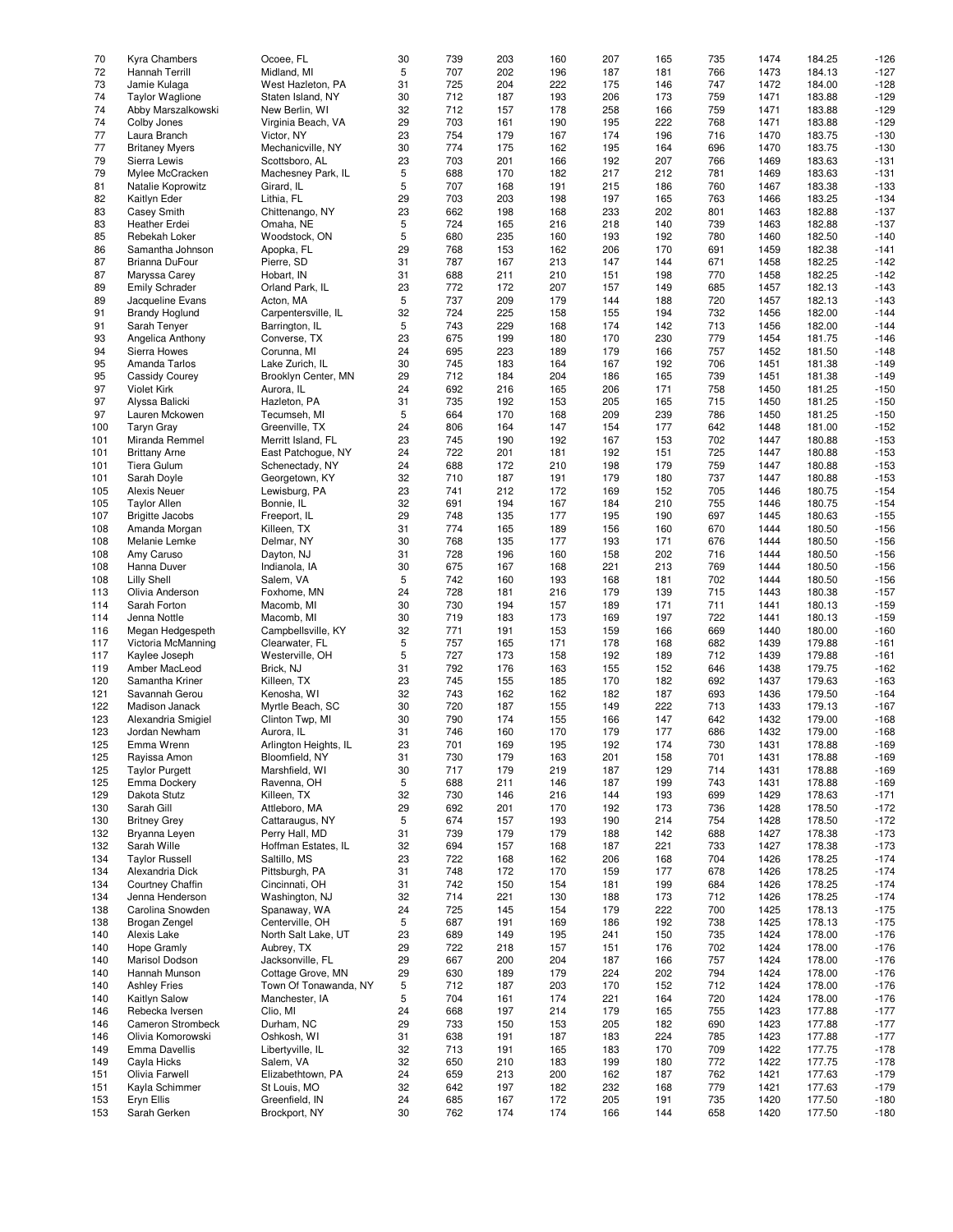| 153 | Jenna Coldiron          | Cincinnati, OH         | 5  | 700 | 200 | 160 | 147 | 213 | 720 | 1420 | 177.50 | $-180$ |
|-----|-------------------------|------------------------|----|-----|-----|-----|-----|-----|-----|------|--------|--------|
| 156 | Krysta Peirce           | Casco. MI              | 24 | 633 | 149 | 206 | 199 | 232 | 786 | 1419 | 177.38 | $-181$ |
| 156 | Candyce Bradley         | Farmington Hills, MI   | 5  | 697 | 183 | 163 | 196 | 180 | 722 | 1419 | 177.38 | $-181$ |
|     |                         |                        |    |     |     |     |     |     |     |      |        |        |
| 158 | Dakota Faichnie         | Innisfil, ON           | 30 | 717 | 188 | 149 | 213 | 151 | 701 | 1418 | 177.25 | $-182$ |
| 158 | Kendyl Hofmeister       | Essexville, MI         | 32 | 715 | 200 | 158 | 150 | 195 | 703 | 1418 | 177.25 | $-182$ |
| 158 | Madchen Breen           | Warren, MI             | 30 | 700 | 187 | 152 | 174 | 205 | 718 | 1418 | 177.25 | $-182$ |
| 161 | Kylah Martin            | La Vergne, TN          | 32 | 685 | 176 | 212 | 156 | 188 | 732 | 1417 | 177.13 | $-183$ |
| 161 | Hanna Irvin             | Auburn, IN             | 5  | 735 | 121 | 184 | 179 | 198 | 682 | 1417 | 177.13 | $-183$ |
|     |                         |                        |    |     |     |     |     |     |     |      |        |        |
| 163 | <b>Kelsey Latta</b>     | Mayfield, KY           | 32 | 660 | 182 | 126 | 213 | 235 | 756 | 1416 | 177.00 | $-184$ |
| 164 | Jaelynn Hoehnen         | Waukesha, WI           | 24 | 677 | 171 | 181 | 181 | 205 | 738 | 1415 | 176.88 | $-185$ |
| 164 | Alexis Cox              | Richmond, IN           | 5  | 714 | 167 | 188 | 184 | 162 | 701 | 1415 | 176.88 | $-185$ |
| 166 | Morgan Walsh            | Cheektowaga, NY        | 30 | 760 | 170 | 178 | 151 | 155 | 654 | 1414 | 176.75 | $-186$ |
| 166 | Amanda Nardiello        | Brick, NJ              | 31 | 676 | 203 | 171 | 167 | 197 | 738 | 1414 | 176.75 | $-186$ |
|     |                         |                        |    |     |     |     |     |     |     |      |        |        |
| 168 | <b>Haley Young</b>      | Baton Rouge, LA        | 23 | 729 | 192 | 158 | 175 | 159 | 684 | 1413 | 176.63 | $-187$ |
| 168 | Tabitha DeBat           | Manassas, VA           | 5  | 702 | 141 | 186 | 180 | 204 | 711 | 1413 | 176.63 | $-187$ |
| 170 | Madelin Zubricky        | Howey In The Hills, FL | 23 | 745 | 179 | 156 | 154 | 177 | 666 | 1411 | 176.38 | $-189$ |
| 170 | Sierra Ciesiolka        | Harker Heights, TX     | 24 | 740 | 187 | 147 | 184 | 153 | 671 | 1411 | 176.38 | $-189$ |
| 170 | Kelsi Anderson          | San Antonio, TX        | 29 | 709 | 149 | 147 | 161 | 245 | 702 | 1411 | 176.38 | $-189$ |
|     |                         |                        |    |     |     |     |     |     |     |      |        |        |
| 173 | Kelsey Hackbart         | Bristol, PA            | 31 | 747 | 160 | 148 | 175 | 180 | 663 | 1410 | 176.25 | $-190$ |
| 173 | Carlene Beyer           | Ogdensburg, WI         | 5  | 705 | 144 | 206 | 190 | 165 | 705 | 1410 | 176.25 | $-190$ |
| 175 | Dominique Newton        | Farmington, NY         | 32 | 636 | 158 | 215 | 185 | 215 | 773 | 1409 | 176.13 | $-191$ |
| 176 | Kaitlyn Keith           | Bloomingdale, IL       | 31 | 689 | 159 | 205 | 175 | 180 | 719 | 1408 | 176.00 | $-192$ |
| 176 | Shannon Grimm           | Fenton, MO             | 5  | 649 | 170 | 233 | 155 | 201 | 759 | 1408 | 176.00 | $-192$ |
|     |                         |                        |    |     |     |     |     |     |     |      |        |        |
| 178 | Marie Beyer             | Algonquin, IL          | 30 | 709 | 159 | 203 | 165 | 171 | 698 | 1407 | 175.88 | $-193$ |
| 178 | Jadee Scott-Jones       | East Providence, RI    | 29 | 665 | 196 | 166 | 178 | 202 | 742 | 1407 | 175.88 | $-193$ |
| 180 | Amanda Schilling        | East Islip, NY         | 31 | 634 | 150 | 243 | 212 | 167 | 772 | 1406 | 175.75 | $-194$ |
| 181 | Natalie Dutton          | Jenks, OK              | 24 | 684 | 190 | 217 | 150 | 164 | 721 | 1405 | 175.63 | $-195$ |
| 181 | <b>Tyra Merritt</b>     | Tampa, FL              | 29 | 681 | 181 | 160 | 183 | 200 | 724 | 1405 | 175.63 | $-195$ |
|     | Kalee Johnson           |                        |    | 676 | 222 | 162 |     | 179 | 729 |      |        | $-195$ |
| 181 |                         | Davison, MI            | 30 |     |     |     | 166 |     |     | 1405 | 175.63 |        |
| 184 | <b>Mattie Brandos</b>   | Brookfield, WI         | 5  | 683 | 165 | 206 | 172 | 178 | 721 | 1404 | 175.50 | $-196$ |
| 184 | McKenna Shaffer         | Dandridge, TN          | 5  | 673 | 202 | 167 | 150 | 212 | 731 | 1404 | 175.50 | $-196$ |
| 186 | Emma Elfrink            | Palm Harbor, FL        | 29 | 684 | 178 | 196 | 190 | 155 | 719 | 1403 | 175.38 | $-197$ |
| 186 | Nicole Petersen         | Cedar Rapids, IA       | 5  | 655 | 181 | 178 | 161 | 228 | 748 | 1403 | 175.38 | $-197$ |
|     |                         |                        |    |     |     |     |     |     |     |      |        |        |
| 188 | Angelique Dalesandro    | Rolling Meadows, IL    | 23 | 760 | 140 | 183 | 180 | 139 | 642 | 1402 | 175.25 | $-198$ |
| 188 | <b>Haley Carroll</b>    | Williamsville, NY      | 5  | 654 | 195 | 173 | 191 | 189 | 748 | 1402 | 175.25 | $-198$ |
| 190 | Allison Hresko          | Lebanon, PA            | 24 | 699 | 160 | 175 | 198 | 169 | 702 | 1401 | 175.13 | $-199$ |
| 190 | Chelsea Riley           | Weston, FL             | 31 | 798 | 140 | 144 | 121 | 198 | 603 | 1401 | 175.13 | $-199$ |
| 192 | Hayley Ryan             | Piqua, OH              | 32 | 679 | 180 | 202 | 194 | 144 | 720 | 1399 | 174.88 | $-201$ |
|     |                         |                        |    |     |     |     |     |     |     |      |        |        |
| 193 | Emma Catone             | Webster, NY            | 29 | 679 | 212 | 171 | 170 | 166 | 719 | 1398 | 174.75 | $-202$ |
| 194 | <b>Kelly Bishop</b>     | Columbus, OH           | 5  | 736 | 175 | 152 | 150 | 184 | 661 | 1397 | 174.63 | $-203$ |
| 195 | Mikhela Bakle           | Fort Walton Beach, FL  | 23 | 697 | 175 | 187 | 136 | 201 | 699 | 1396 | 174.50 | $-204$ |
| 195 | Shaune Pine             | Aweres Twp, ON         | 23 | 690 | 185 | 155 | 201 | 165 | 706 | 1396 | 174.50 | $-204$ |
| 195 | Mollie McGhee           | Genoa, OH              | 31 | 725 | 171 | 169 | 155 | 176 | 671 | 1396 | 174.50 | $-204$ |
|     |                         |                        |    |     |     |     |     |     |     |      |        |        |
| 195 | <b>Courtney Argus</b>   | Dupo, IL               | 32 | 670 | 163 | 193 | 205 | 165 | 726 | 1396 | 174.50 | $-204$ |
| 195 | Nicole Aumack           | Brick, NJ              | 29 | 648 | 182 | 186 | 189 | 191 | 748 | 1396 | 174.50 | $-204$ |
| 200 | <b>Brittany Raymond</b> | Kuna, ID               | 24 | 724 | 154 | 180 | 145 | 191 | 670 | 1394 | 174.25 | $-206$ |
| 201 | Kayla Kawyn             | Rochester, NY          | 24 | 652 | 181 | 185 | 196 | 179 | 741 | 1393 | 174.13 | $-207$ |
| 201 | Brianna MacLeod         | Brick, NJ              | 31 | 701 | 125 | 176 | 203 | 188 | 692 | 1393 | 174.13 | $-207$ |
|     |                         |                        |    |     |     |     |     |     |     |      |        |        |
| 201 | Veronica Dreyfus        | Aurora, IL             | 30 | 686 | 182 | 175 | 202 | 148 | 707 | 1393 | 174.13 | $-207$ |
| 201 | Kayla Ovesny            | Norman, OK             | 30 | 685 | 206 | 180 | 172 | 150 | 708 | 1393 | 174.13 | $-207$ |
| 201 | Megan Heflin            | Dyer, IN               | 5  | 709 | 181 | 158 | 167 | 178 | 684 | 1393 | 174.13 | $-207$ |
| 206 | <b>Lauren Price</b>     | Chicago, IL            | 31 | 689 | 163 | 197 | 180 | 163 | 703 | 1392 | 174.00 | $-208$ |
|     |                         |                        |    |     |     | 188 |     |     |     |      |        |        |
| 206 | Jamie Krasnigor         | Mooresville, NC        | 29 | 671 | 183 |     | 188 | 162 | 721 | 1392 | 174.00 | $-208$ |
| 206 | Angel West              | Huber Heights, OH      | 5  | 714 | 119 | 194 | 185 | 180 | 678 | 1392 | 174.00 | $-208$ |
| 206 | Averi Laughlin          | Prairieville, LA       | 5  | 648 | 176 | 189 | 185 | 194 | 744 | 1392 | 174.00 | $-208$ |
| 206 | <b>Haley Douglas</b>    | Montgomery, IL         | 5  | 636 | 207 | 192 | 178 | 179 | 756 | 1392 | 174.00 | $-208$ |
| 211 | Rachel Strogin          | Mentor, OH             | 23 | 757 | 144 | 164 | 145 | 180 | 633 | 1390 | 173.75 | $-210$ |
| 211 | <b>Meagan Collins</b>   | Stony Point, NY        | 24 | 695 |     | 145 |     | 222 | 695 | 1390 | 173.75 | $-210$ |
|     |                         |                        |    |     | 192 |     | 136 |     |     |      |        |        |
| 211 | <b>Taylor Bailey</b>    | Joliet, IL             | 31 | 736 | 134 | 180 | 168 | 172 | 654 | 1390 | 173.75 | $-210$ |
| 211 | <b>Ashley Trone</b>     | Indianapolis, IN       | 30 | 705 | 190 | 145 | 136 | 214 | 685 | 1390 | 173.75 | $-210$ |
| 211 | Madison McCall          | North Myrtle Beach, SC | 5  | 661 | 212 | 170 | 126 | 221 | 729 | 1390 | 173.75 | $-210$ |
| 216 | <b>Hailey Wall</b>      | Creedmoor, NC          | 29 | 721 | 168 | 210 | 137 | 152 | 667 | 1388 | 173.50 | $-212$ |
| 216 | Jaden Takayesu          | Flower Mound, TX       | 30 |     |     |     |     |     |     |      | 173.50 | $-212$ |
|     |                         |                        |    | 679 | 199 | 153 | 171 | 186 | 709 | 1388 |        |        |
| 216 | Kayla Crawford          | Silvis. IL             | 32 | 679 | 187 | 158 | 187 | 177 | 709 | 1388 | 173.50 | $-212$ |
| 219 | <b>Haley Solberg</b>    | Belvidere, IL          | 23 | 704 | 146 | 180 | 168 | 189 | 683 | 1387 | 173.38 | $-213$ |
| 219 | <b>Crystal Nutter</b>   | Mcpherson, KS          | 31 | 721 | 167 | 187 | 141 | 171 | 666 | 1387 | 173.38 | $-213$ |
| 219 | Danielle August         | Mililani, HI           | 29 | 652 | 120 | 191 | 178 | 246 | 735 | 1387 | 173.38 | $-213$ |
|     |                         | Madison, IN            |    |     |     |     | 189 |     |     |      |        |        |
| 222 | Angela Leap             |                        | 23 | 663 | 156 | 188 |     | 190 | 723 | 1386 | 173.25 | $-214$ |
| 222 | <b>Skylar McGarrity</b> | North Babylon, NY      | 32 | 712 | 148 | 180 | 190 | 156 | 674 | 1386 | 173.25 | $-214$ |
| 224 | Megan Groth             | Racine, WI             | 23 | 711 | 120 | 170 | 175 | 209 | 674 | 1385 | 173.13 | $-215$ |
| 224 | Kendra Tryniski         | Fulton, NY             | 23 | 670 | 179 | 168 | 198 | 170 | 715 | 1385 | 173.13 | $-215$ |
| 226 | Dene Standifer          | Cheyenne, WY           | 24 | 677 | 136 | 168 | 203 | 200 | 707 | 1384 | 173.00 | $-216$ |
|     |                         |                        |    |     |     |     |     |     |     |      |        |        |
| 226 | Stefani Fallabeck       | Kenosha, WI            | 32 | 702 | 186 | 139 | 188 | 169 | 682 | 1384 | 173.00 | $-216$ |
| 228 | Monica Colon            | Romeoville, IL         | 23 | 675 | 187 | 193 | 210 | 118 | 708 | 1383 | 172.88 | $-217$ |
| 228 | Melanie Copey           | Ontario, NY            | 24 | 618 | 183 | 174 | 225 | 183 | 765 | 1383 | 172.88 | $-217$ |
| 228 | Rebecca Dodson          | Panama City, FL        | 32 | 714 | 183 | 144 | 157 | 185 | 669 | 1383 | 172.88 | $-217$ |
| 228 | Samantha Knight         | Richland, MI           | 29 | 657 | 168 | 198 | 173 | 187 | 726 | 1383 | 172.88 | $-217$ |
|     |                         |                        |    |     |     |     |     |     |     |      |        |        |
| 232 | Devin Elmlinger         | Avon, IN               | 32 | 705 | 153 | 171 | 151 | 202 | 677 | 1382 | 172.75 | $-218$ |
| 232 | Zoe Mahn                | Seattle, WA            | 5  | 717 | 159 | 206 | 122 | 178 | 665 | 1382 | 172.75 | $-218$ |
| 234 | <b>Taylor Todd</b>      | Panama City, FL        | 32 | 699 | 153 | 154 | 196 | 179 | 682 | 1381 | 172.63 | $-219$ |
| 234 | Davion Turella          | San Antonio, TX        | 32 | 677 | 182 | 193 | 161 | 168 | 704 | 1381 | 172.63 | $-219$ |
| 236 | Rachel Bamford          | Gonic, NH              | 29 | 716 | 168 | 186 | 161 | 149 | 664 | 1380 | 172.50 | $-220$ |
|     |                         |                        |    |     |     |     |     |     |     |      |        |        |
| 236 | Mariah Williams         | Bloomington, NY        | 31 | 693 | 193 | 152 | 193 | 149 | 687 | 1380 | 172.50 | $-220$ |
| 236 | Leanne Vastbinder       | Winter Park, FL        | 5  | 657 | 181 | 203 | 166 | 173 | 723 | 1380 | 172.50 | $-220$ |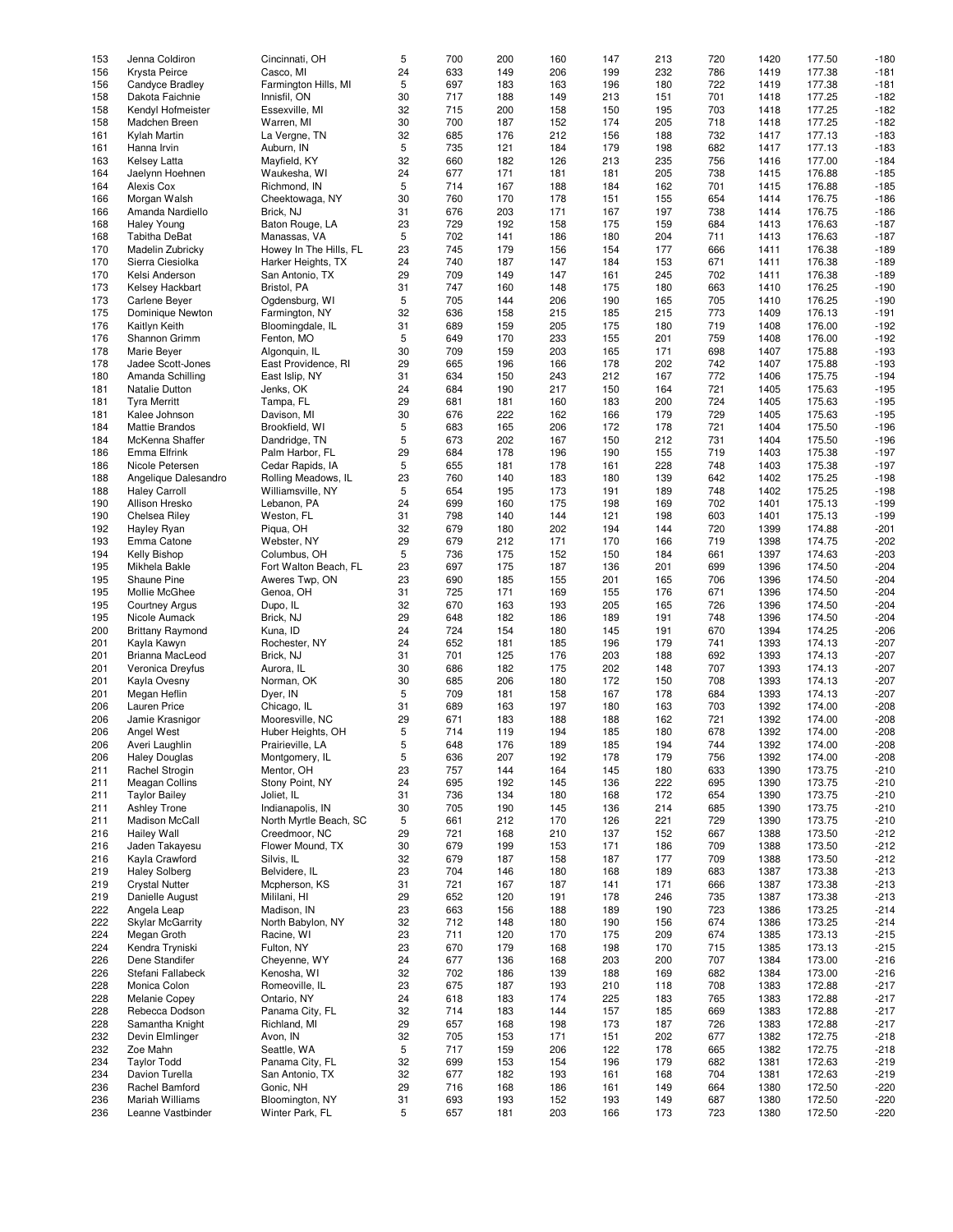| 236 | <b>Emily Wyant</b>       | Dallas, NC               | 5  | 650 | 170 | 145 | 222 | 193 | 730 | 1380 | 172.50 | $-220$ |
|-----|--------------------------|--------------------------|----|-----|-----|-----|-----|-----|-----|------|--------|--------|
|     |                          |                          |    |     |     |     |     |     |     |      |        |        |
| 236 | Kelsey Abrahamsen        | Seattle, WA              | 5  | 635 | 164 | 169 | 155 | 257 | 745 | 1380 | 172.50 | $-220$ |
| 241 | Sierra Johnson           | Lincoln, NE              | 23 | 743 | 178 | 143 | 157 | 157 | 635 | 1378 | 172.25 | $-222$ |
| 241 | Victoria Odarczenko      | Harwood Heights, IL      | 24 | 644 | 162 | 176 | 205 | 191 | 734 | 1378 | 172.25 | $-222$ |
| 241 | <b>Lindsey Mason</b>     | Loves Park, IL           | 30 | 724 | 162 | 181 | 167 | 144 | 654 | 1378 | 172.25 | $-222$ |
|     |                          |                          |    |     |     |     |     |     |     |      |        |        |
| 241 | Justine Brookover        | Parkersburg, WV          | 30 | 724 | 148 | 162 | 146 | 198 | 654 | 1378 | 172.25 | $-222$ |
| 241 | Amanda Scharf            | North Brunswick, NJ      | 31 | 705 | 134 | 149 | 192 | 198 | 673 | 1378 | 172.25 | $-222$ |
| 241 | Ashley Dunn              | Palmdale, CA             | 29 | 645 | 166 | 184 | 199 | 184 | 733 | 1378 | 172.25 | $-222$ |
|     |                          |                          |    |     |     |     |     |     |     |      |        |        |
| 241 | Andrea Sykes             | Grand Blanc, MI          | 32 | 613 | 177 | 265 | 142 | 181 | 765 | 1378 | 172.25 | $-222$ |
| 248 | <b>Allison Wells</b>     | Dilworth, MN             | 23 | 687 | 182 | 201 | 138 | 169 | 690 | 1377 | 172.13 | $-223$ |
| 248 | Amanda Zappacosta        | Reading, PA              | 30 | 742 | 162 | 146 | 184 | 143 | 635 | 1377 | 172.13 | $-223$ |
|     |                          |                          |    |     |     |     |     |     |     |      |        |        |
| 248 | <b>Serenity Quintero</b> | Aurora, IL               | 32 | 648 | 162 | 164 | 209 | 194 | 729 | 1377 | 172.13 | $-223$ |
| 251 | Lauren Piotrowski        | Schenectady, NY          | 30 | 689 | 167 | 140 | 206 | 174 | 687 | 1376 | 172.00 | $-224$ |
| 252 | Savannah Slark           | Columbus, OH             | 30 | 708 | 165 | 159 | 134 | 209 | 667 | 1375 | 171.88 | $-225$ |
|     |                          |                          |    |     |     |     |     |     |     |      |        |        |
| 252 | Christina Kimmer         | Monticello, MN           | 29 | 665 | 218 | 192 | 169 | 131 | 710 | 1375 | 171.88 | $-225$ |
| 254 | Jalesa Johnson           | Delmar, DE               | 30 | 712 | 172 | 139 | 168 | 183 | 662 | 1374 | 171.75 | $-226$ |
| 254 | Madisyn Hansen           | Derby, KS                | 5  | 633 | 176 | 187 | 192 | 186 | 741 | 1374 | 171.75 | $-226$ |
|     |                          |                          |    |     |     |     |     |     |     |      |        |        |
| 256 | <b>Brooke Woodard</b>    | Keller, TX               | 23 | 661 | 195 | 211 | 138 | 168 | 712 | 1373 | 171.63 | $-227$ |
| 256 | Jacquelyn Moss           | Midlothian, VA           | 30 | 655 | 170 | 168 | 193 | 187 | 718 | 1373 | 171.63 | $-227$ |
| 256 | Keondra Eaton            | Baton Rouge, LA          | 5  | 652 | 157 | 205 | 181 | 178 | 721 | 1373 | 171.63 | $-227$ |
|     |                          |                          |    |     |     |     |     |     |     |      |        |        |
| 259 | Averi Brown              | Columbus, OH             | 30 | 690 | 157 | 198 | 183 | 144 | 682 | 1372 | 171.50 | $-228$ |
| 259 | Ashton Anderson          | Topeka, KS               | 31 | 683 | 198 | 159 | 169 | 163 | 689 | 1372 | 171.50 | $-228$ |
| 261 | Sarah Maxson             | Acworth, GA              | 29 | 659 | 193 | 165 | 164 | 190 | 712 | 1371 | 171.38 | $-229$ |
|     |                          |                          |    | 717 |     |     |     |     |     |      |        |        |
| 262 | Hannah Schorr            | White Oak, PA            | 32 |     | 188 | 118 | 159 | 187 | 652 | 1369 | 171.13 | $-231$ |
| 262 | Morgan Reising           | Lewisville, TX           | 29 | 673 | 150 | 137 | 225 | 184 | 696 | 1369 | 171.13 | $-231$ |
| 262 | Samantha Hart            | Troy, NY                 | 32 | 658 | 164 | 138 | 178 | 231 | 711 | 1369 | 171.13 | $-231$ |
|     |                          |                          |    |     |     |     |     |     |     |      |        |        |
| 262 | Ashley Heistand          | Godfrey, IL              | 29 | 595 | 194 | 194 | 186 | 200 | 774 | 1369 | 171.13 | $-231$ |
| 266 | Rebecca Armand           | South Plainfield, NJ     | 31 | 728 | 158 | 168 | 156 | 158 | 640 | 1368 | 171.00 | $-232$ |
| 267 | <b>Ruth Click</b>        | Bremerton, WA            | 29 | 707 | 136 | 220 | 151 | 153 | 660 | 1367 | 170.88 | $-233$ |
|     |                          |                          |    |     |     |     |     |     |     |      |        |        |
| 267 | Margie Gish              | Peculiar, MO             | 5  | 659 | 187 | 178 | 151 | 192 | 708 | 1367 | 170.88 | $-233$ |
| 269 | Kellie Frain             | Yardley, PA              | 31 | 717 | 151 | 169 | 150 | 179 | 649 | 1366 | 170.75 | $-234$ |
| 269 | <b>Ashley Moch</b>       | Louisville, KY           | 5  | 707 | 194 | 160 | 147 | 158 | 659 | 1366 | 170.75 | $-234$ |
|     |                          |                          |    |     |     |     |     |     |     |      |        |        |
| 271 | Sarah Kirkpatrick        | New Kensington, PA       | 29 | 743 | 146 | 183 | 141 | 152 | 622 | 1365 | 170.63 | $-235$ |
| 271 | Rebecca Lohse            | Chesterton, IN           | 29 | 643 | 159 | 172 | 213 | 178 | 722 | 1365 | 170.63 | $-235$ |
| 271 | Nicole Mikaelian         | Macomb, MI               | 31 | 608 | 212 | 207 | 203 | 135 | 757 | 1365 | 170.63 | $-235$ |
|     |                          |                          |    |     |     |     |     |     |     |      |        |        |
| 274 | Janel Westerfield        | Jacksonville, IL         | 24 | 648 | 215 | 168 | 133 | 200 | 716 | 1364 | 170.50 | $-236$ |
| 274 | <b>Lauren Sides</b>      | Cape Girardeau, MO       | 32 | 677 | 155 | 178 | 175 | 179 | 687 | 1364 | 170.50 | $-236$ |
| 274 | Kendra Handler           | Lake Worth, FL           | 5  | 745 | 149 | 173 | 156 | 141 | 619 | 1364 | 170.50 | $-236$ |
|     |                          |                          |    |     |     |     |     |     |     |      |        |        |
| 277 | Angelica Hernandez       | Aurora, IL               | 24 | 679 | 190 | 139 | 160 | 195 | 684 | 1363 | 170.38 | $-237$ |
| 277 | <b>Katey Comstock</b>    | White River Junction, VT | 24 | 664 | 153 | 173 | 180 | 193 | 699 | 1363 | 170.38 | $-237$ |
| 277 | <b>Emily Notebaert</b>   | Rochester, NY            | 30 | 696 | 195 | 171 | 156 | 145 | 667 | 1363 | 170.38 | $-237$ |
|     |                          |                          |    |     |     |     |     |     |     |      |        |        |
| 280 | Hope Mozingo             | Manchester, IA           | 29 | 711 | 155 | 151 | 174 | 171 | 651 | 1362 | 170.25 | $-238$ |
| 280 | Jessica Schram           | New Lenox, IL            | 5  | 717 | 156 | 129 | 169 | 191 | 645 | 1362 | 170.25 | $-238$ |
| 282 | Amanda Chrzanowski       | Schenectady, NY          | 5  | 717 | 189 | 158 | 163 | 134 | 644 | 1361 | 170.13 | $-239$ |
|     |                          |                          | 5  |     |     |     |     |     |     |      |        | $-239$ |
| 282 | Nicole Taylor            | Bossier City, LA         |    | 668 | 193 | 188 | 161 | 151 | 693 | 1361 | 170.13 |        |
| 284 | <b>Katie Belk</b>        | Dallas, NC               | 29 | 702 | 171 | 175 | 151 | 161 | 658 | 1360 | 170.00 | $-240$ |
| 284 | Hailie Savoie            | Cankton, LA              | 30 | 701 | 157 | 160 | 160 | 182 | 659 | 1360 | 170.00 | $-240$ |
|     |                          |                          |    |     |     |     |     |     |     |      |        |        |
| 284 | Miranda Vreeland         | Pepin, WI                | 32 | 688 | 195 | 134 | 184 | 159 | 672 | 1360 | 170.00 | $-240$ |
| 284 | Emilie Passanante        | Port St. Lucie, FL       | 5  | 682 | 163 | 172 | 183 | 160 | 678 | 1360 | 170.00 | $-240$ |
| 284 | Joni Wirtz               | Battle Creek, MI         | 5  | 654 | 160 | 192 | 194 | 160 | 706 | 1360 | 170.00 | $-240$ |
|     |                          |                          |    |     |     |     |     |     |     |      |        |        |
| 289 | Renee Riffey             | Glen Burnie, MD          | 24 | 676 | 215 | 156 | 155 | 157 | 683 | 1359 | 169.88 | $-241$ |
| 289 | Abigail Moeller          | Rice, MN                 | 29 | 711 | 158 | 164 | 167 | 159 | 648 | 1359 | 169.88 | $-241$ |
| 289 | <b>Kelsey Edwards</b>    | Old Bridge, NJ           | 31 | 684 | 193 | 146 | 165 | 171 | 675 | 1359 | 169.88 | $-241$ |
|     |                          |                          | 5  | 674 |     | 199 |     |     |     |      |        |        |
| 289 | Paytynn Kuhns            | Montgomery, IL           |    |     | 192 |     | 157 | 137 | 685 | 1359 | 169.88 | $-241$ |
| 293 | <b>Brooke Allen</b>      | Chamberlain, SD          | 30 | 776 | 114 | 129 | 157 | 182 | 582 | 1358 | 169.75 | $-242$ |
| 293 | Jennifer Kelly           | Clinton Township, MI     | 31 | 716 | 149 | 153 | 131 | 209 | 642 | 1358 | 169.75 | $-242$ |
| 293 | Amanda Balas             | Trafford, PA             | 31 | 701 | 157 | 162 | 142 | 196 | 657 | 1358 | 169.75 | $-242$ |
|     |                          |                          |    |     |     |     |     |     |     |      |        |        |
| 293 | Claire Turner            | Sheridan, WY             | 29 | 648 | 211 | 143 | 165 | 191 | 710 | 1358 | 169.75 | $-242$ |
| 297 | Elizabeth Obrien         | Charleston, SC           | 30 | 785 | 158 | 143 | 126 | 145 | 572 | 1357 | 169.63 | $-243$ |
| 297 | <b>Madison Blythe</b>    | Saint John, IN           | 32 | 700 | 190 | 170 | 140 | 157 | 657 | 1357 | 169.63 | $-243$ |
|     |                          |                          |    |     |     |     |     |     |     |      |        |        |
| 297 | Josie Knight             | Parkersburg, WV          | 30 | 696 | 168 | 173 | 177 | 143 | 661 | 1357 | 169.63 | $-243$ |
| 297 | Jackie Peters            | Elk Grove Village, IL    | 32 | 643 | 197 | 189 | 148 | 180 | 714 | 1357 | 169.63 | $-243$ |
| 297 | Candice Goldfinch        | Snohomish, WA            | 32 | 610 | 209 | 180 | 189 | 169 | 747 | 1357 | 169.63 | $-243$ |
|     |                          |                          |    |     |     |     |     |     |     |      |        |        |
| 302 | Jessica Shufelt          | Watervliet, NY           | 30 | 701 | 181 | 113 | 163 | 198 | 655 | 1356 | 169.50 | $-244$ |
| 303 | Alexis Grim              | Youngstown, OH           | 30 | 711 | 159 | 165 | 176 | 144 | 644 | 1355 | 169.38 | $-245$ |
| 303 | Sabrina Fautheree        | Converse, TX             | 5  | 704 | 175 | 143 | 144 | 189 | 651 | 1355 | 169.38 | $-245$ |
|     |                          |                          |    |     |     |     |     |     |     |      |        |        |
| 303 | Sarah Prince             | Winfield, WV             | 5  | 644 | 206 | 148 | 172 | 185 | 711 | 1355 | 169.38 | $-245$ |
| 306 | Morgan Stary             | Green Bay, WI            | 32 | 691 | 190 | 149 | 169 | 155 | 663 | 1354 | 169.25 | $-246$ |
| 306 | <b>Tea Lewis</b>         | N. Chesterfield, VA      | 30 | 689 | 172 | 170 | 134 | 189 | 665 | 1354 | 169.25 | $-246$ |
|     |                          |                          |    |     |     |     |     |     |     |      |        |        |
| 306 | <b>Abigail Atkins</b>    | Columbia City, IN        | 32 | 664 | 166 | 181 | 170 | 173 | 690 | 1354 | 169.25 | $-246$ |
| 306 | Elise Chambers           | Ocoee, FL                | 30 | 660 | 176 | 195 | 152 | 171 | 694 | 1354 | 169.25 | $-246$ |
| 310 | Rylee Blood              | Ely, IA                  | 23 | 729 | 149 | 151 | 139 | 185 | 624 | 1353 | 169.13 | $-247$ |
|     |                          |                          |    |     |     |     |     |     |     |      |        |        |
| 310 | Kayla Kluth              | Mitchell, SD             | 30 | 666 | 181 | 140 | 144 | 222 | 687 | 1353 | 169.13 | $-247$ |
| 310 | Veronica Prior           | Allen, TX                | 31 | 614 | 179 | 139 | 208 | 213 | 739 | 1353 | 169.13 | $-247$ |
| 310 | Joanne Savage            | Arlington Heights, IL    | 5  | 666 | 162 | 169 | 159 | 197 | 687 | 1353 | 169.13 | $-247$ |
|     |                          |                          |    |     |     |     |     |     |     |      |        |        |
| 310 | <b>Molly Brandos</b>     | Brookfield, WI           | 5  | 651 | 204 | 176 | 156 | 166 | 702 | 1353 | 169.13 | $-247$ |
| 315 | <b>Taylor Heimbecker</b> | Kitchener, ON            | 24 | 674 | 202 | 160 | 150 | 166 | 678 | 1352 | 169.00 | $-248$ |
| 315 | Brianna Jordan           | Annandale, VA            | 31 | 698 | 144 | 195 | 147 | 168 | 654 | 1352 | 169.00 | $-248$ |
|     |                          |                          |    |     |     |     |     |     |     |      |        |        |
| 317 | Madisyn Juenger          | Collinsville, MO         | 31 | 785 | 123 | 156 | 133 | 154 | 566 | 1351 | 168.88 | $-249$ |
| 317 | Cristina Scheuerman      | Zeeland, MI              | 31 | 707 | 153 | 172 | 167 | 152 | 644 | 1351 | 168.88 | $-249$ |
| 317 | Makayla Baeten           | Green Bay, WI            | 29 | 683 | 138 | 191 | 176 | 163 | 668 | 1351 | 168.88 | $-249$ |
|     |                          |                          |    |     |     |     |     |     |     |      |        |        |
| 317 | Megan Carpenter          | San Diego, CA            | 30 | 678 | 150 | 188 | 146 | 189 | 673 | 1351 | 168.88 | $-249$ |
| 317 | Kaitlyn Rudy             | Buffalo Grove, IL        | 32 | 642 | 169 | 158 | 167 | 215 | 709 | 1351 | 168.88 | $-249$ |
| 322 | Annalee Sisk             | Rossville, IN            | 24 | 665 | 143 | 157 | 151 | 234 | 685 | 1350 | 168.75 | $-250$ |
|     |                          |                          |    |     |     |     |     |     |     |      |        |        |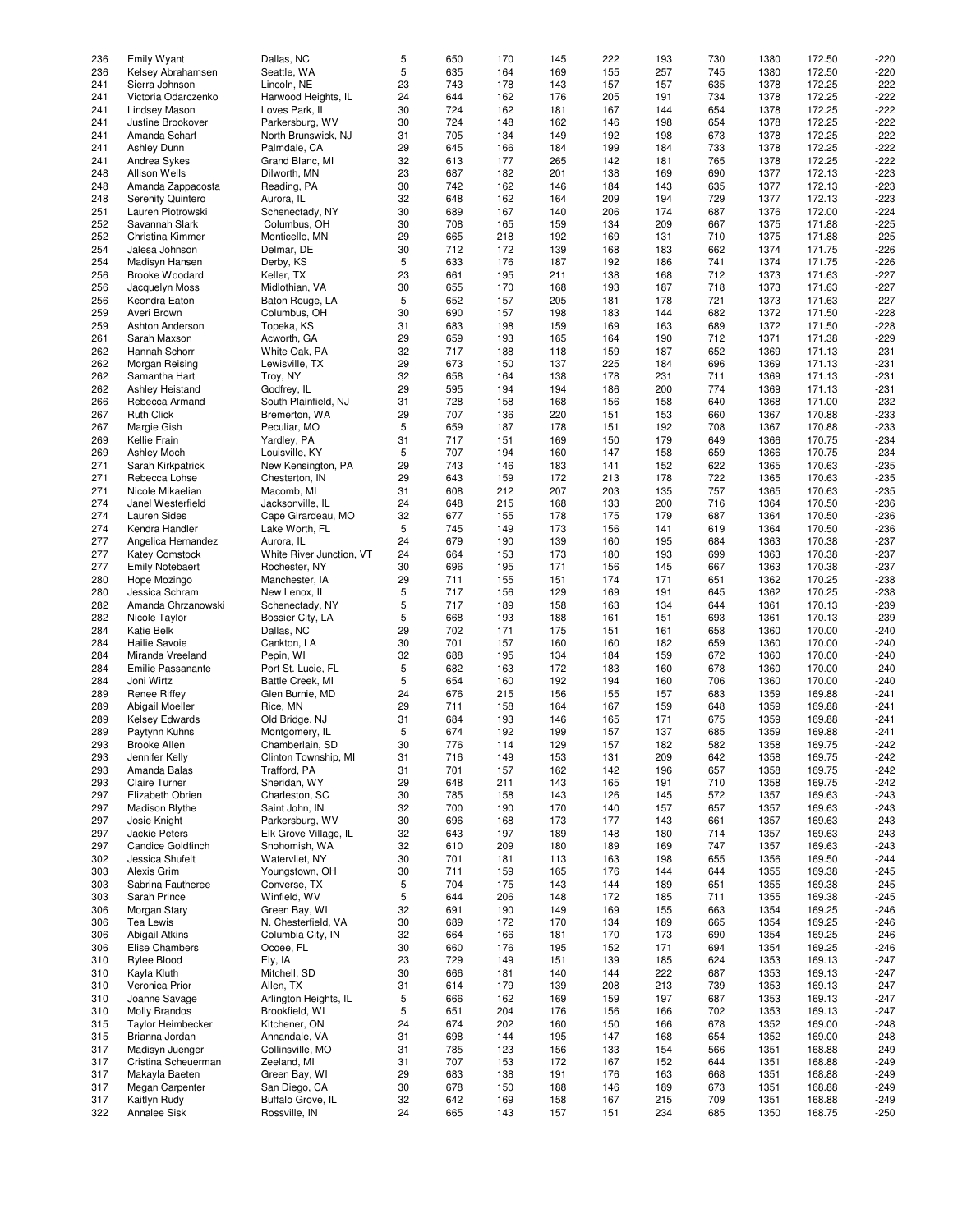| 323 | Josie Philpot           | Corbin, KY           | 30 | 715 | 145 | 178 | 149 | 162 | 634 | 1349 | 168.63 | $-251$ |
|-----|-------------------------|----------------------|----|-----|-----|-----|-----|-----|-----|------|--------|--------|
| 323 | <b>Hayley Connelly</b>  | Hazlet, NJ           | 31 | 654 | 190 | 198 | 171 | 136 | 695 | 1349 | 168.63 | $-251$ |
|     |                         |                      |    |     |     |     |     |     |     |      |        |        |
| 323 | Alexandra Ross          | Greenwood, IN        | 32 | 648 | 169 | 168 | 169 | 195 | 701 | 1349 | 168.63 | $-251$ |
| 326 | Elisabeth Henderson     | Yukon, OK            | 29 | 633 | 167 | 125 | 231 | 192 | 715 | 1348 | 168.50 | $-252$ |
| 327 | Kennedi Laughlin        | Destin, FL           | 31 | 690 | 184 | 161 | 165 | 147 | 657 | 1347 | 168.38 | $-253$ |
|     |                         |                      |    |     |     |     |     |     |     |      |        |        |
| 327 | Dawn Kleinspehn         | Reading, PA          | 31 | 658 | 168 | 214 | 140 | 167 | 689 | 1347 | 168.38 | $-253$ |
| 327 | Megan Knisley           | Kansas City, MO      | 5  | 603 | 168 | 212 | 180 | 184 | 744 | 1347 | 168.38 | $-253$ |
| 330 | Mallory Liversedge      | Meridian, ID         | 24 | 644 | 171 | 161 | 191 | 179 | 702 | 1346 | 168.25 | $-254$ |
|     |                         |                      |    |     |     |     |     |     |     |      |        |        |
| 331 | Camelia Coffman         | Rocklin, CA          | 23 | 693 | 139 | 195 | 173 | 145 | 652 | 1345 | 168.13 | $-255$ |
| 331 | Megan Metz              | Mount Juliet, TN     | 24 | 639 | 145 | 189 | 192 | 180 | 706 | 1345 | 168.13 | $-255$ |
| 331 | Felicia Montecinos      | Bolingbrook, IL      | 32 | 645 | 183 | 176 | 155 | 186 | 700 | 1345 | 168.13 | $-255$ |
|     |                         |                      |    |     |     |     |     |     |     |      |        |        |
| 331 | <b>Tyra Sanchez</b>     | Honolulu, HI         | 23 | 730 | 196 | 142 | 124 | 153 | 615 | 1345 | 168.13 | $-255$ |
| 335 | Becca King              | Wichita, KS          | 31 | 687 | 132 | 168 | 177 | 179 | 656 | 1343 | 167.88 | $-257$ |
| 335 | Danielle Brock          | Greenwood, SC        | 30 | 634 | 154 | 160 | 206 | 189 | 709 | 1343 | 167.88 | $-257$ |
|     |                         |                      |    |     |     |     |     |     |     |      |        |        |
| 337 | Meranda Edmonds         | Rockwell, NC         | 29 | 674 | 153 | 163 | 170 | 181 | 667 | 1341 | 167.63 | $-259$ |
| 337 | Heidi Tucker            | Chesterton, IN       | 29 | 657 | 171 | 194 | 156 | 163 | 684 | 1341 | 167.63 | $-259$ |
| 337 | Jaimee Jaskie           | Bluffton, IN         | 29 | 650 | 212 | 161 | 160 | 158 | 691 | 1341 | 167.63 | $-259$ |
|     |                         |                      |    |     |     |     |     |     |     |      |        |        |
| 340 | Angela Kozma            | Beachwood, NJ        | 24 | 736 | 148 | 149 | 160 | 147 | 604 | 1340 | 167.50 | $-260$ |
| 340 | <b>Isabel Hughes</b>    | Raleigh, NC          | 30 | 715 | 160 | 156 | 135 | 174 | 625 | 1340 | 167.50 | $-260$ |
| 340 | Michaela Kelly          | Bettendorf, IA       | 32 | 669 | 211 | 154 | 161 | 145 | 671 | 1340 | 167.50 | $-260$ |
|     |                         |                      |    |     |     |     |     |     |     |      |        |        |
| 340 | <b>Bethany Watson</b>   | Augusta, KS          | 31 | 649 | 197 | 164 | 171 | 159 | 691 | 1340 | 167.50 | $-260$ |
| 340 | Julia DeAngelis         | Muskego, WI          | 32 | 643 | 218 | 134 | 189 | 156 | 697 | 1340 | 167.50 | $-260$ |
| 340 | Cayla Davidson          | Manassas, VA         | 5  | 711 | 144 | 148 | 171 | 166 | 629 | 1340 | 167.50 | $-260$ |
|     |                         |                      |    |     |     |     |     |     |     |      |        |        |
| 346 | Sarah Florence          | Egg Harbor City, NJ  | 31 | 675 | 142 | 167 | 156 | 199 | 664 | 1339 | 167.38 | $-261$ |
| 347 | Alecia Albanese         | Griffith. IN         | 32 | 705 | 152 | 167 | 124 | 190 | 633 | 1338 | 167.25 | $-262$ |
| 347 | Caitlyn Titer           | Land O Lakes, FL     | 29 | 648 | 190 | 180 | 140 | 180 | 690 | 1338 | 167.25 | $-262$ |
|     |                         |                      |    |     |     |     |     |     |     |      |        |        |
| 347 | Ami Richardson          | Humble, TX           | 5  | 591 | 175 | 184 | 208 | 180 | 747 | 1338 | 167.25 | $-262$ |
| 350 | Leah Glazer             | Henderson, NV        | 23 | 677 | 162 | 157 | 164 | 177 | 660 | 1337 | 167.13 | $-263$ |
| 350 | Justice Davis           | Bowie, MD            | 5  | 647 | 156 | 169 | 159 | 206 | 690 | 1337 | 167.13 | $-263$ |
|     |                         |                      |    |     |     |     |     |     |     |      |        |        |
| 352 | Megan Paul              | Butler, PA           | 23 | 676 | 148 | 188 | 173 | 151 | 660 | 1336 | 167.00 | $-264$ |
| 352 | Amber Orcutt            | St Cloud, MN         | 29 | 639 | 197 | 177 | 150 | 173 | 697 | 1336 | 167.00 | $-264$ |
| 352 | Abigail Salazar         | New Braunfels, TX    | 5  | 618 | 159 | 163 | 208 | 188 | 718 | 1336 | 167.00 | $-264$ |
|     |                         |                      |    |     |     |     |     |     |     |      |        |        |
| 355 | Rachel DeVillier        | Riverview, FL        | 32 | 645 | 189 | 153 | 157 | 191 | 690 | 1335 | 166.88 | $-265$ |
| 355 | Danyell Chupp           | New Berlin, WI       | 32 | 628 | 212 | 186 | 163 | 146 | 707 | 1335 | 166.88 | $-265$ |
|     |                         |                      |    |     |     |     |     |     |     |      |        |        |
| 355 | Kristen Keller          | Reading, PA          | 29 | 619 | 144 | 159 | 198 | 215 | 716 | 1335 | 166.88 | $-265$ |
| 358 | Shania Carr             | Chicago, IL          | 23 | 679 | 189 | 161 | 126 | 179 | 655 | 1334 | 166.75 | $-266$ |
| 358 | Angela Falgoust         | Baton Rouge, LA      | 30 | 683 | 144 | 171 | 180 | 156 | 651 | 1334 | 166.75 | $-266$ |
|     |                         |                      |    |     |     |     |     |     |     |      |        |        |
| 360 | Jordan Byrnes           | Kinderhook, NY       | 23 | 611 | 212 | 202 | 138 | 170 | 722 | 1333 | 166.63 | $-267$ |
| 360 | <b>Tacey Ballen</b>     | Centerville, OH      | 30 | 664 | 172 | 155 | 154 | 188 | 669 | 1333 | 166.63 | $-267$ |
| 360 | Savanah Ryder           | Janesville, WI       | 29 | 636 | 138 | 201 | 201 | 157 | 697 | 1333 | 166.63 | $-267$ |
|     |                         |                      |    |     |     |     |     |     |     |      |        |        |
| 360 | Savannah Erickson       | Mason City, IL       | 5  | 661 | 202 | 189 | 147 | 134 | 672 | 1333 | 166.63 | $-267$ |
| 364 | Reagan Lorey            | Vancouver, WA        | 5  | 624 | 152 | 186 | 181 | 189 | 708 | 1332 | 166.50 | $-268$ |
| 365 | Aspen Herzberg          | Wichita, KS          | 31 | 697 | 164 | 171 | 162 | 137 | 634 | 1331 | 166.38 | $-269$ |
|     |                         |                      |    |     |     |     |     |     |     |      |        |        |
| 365 | Natalya Porcello        | Albany, NY           | 32 | 686 | 151 | 159 | 157 | 178 | 645 | 1331 | 166.38 | $-269$ |
| 365 | Stefanny Toala          | Tucson, AZ           | 30 | 668 | 139 | 148 | 192 | 184 | 663 | 1331 | 166.38 | $-269$ |
| 368 | Mary Conneely           | Des Plaines, IL      | 23 | 680 | 143 | 148 | 176 | 183 | 650 | 1330 | 166.25 | $-270$ |
|     |                         |                      |    |     |     |     |     |     |     |      |        |        |
| 368 | Danielle Enfield        | Orlando, FL          | 30 | 692 | 174 | 150 | 141 | 173 | 638 | 1330 | 166.25 | $-270$ |
| 368 | Heather Duncan          | Middleburg, FL       | 32 | 683 | 161 | 181 | 144 | 161 | 647 | 1330 | 166.25 | $-270$ |
| 371 | Brianna Erdmann         | Menasha, WI          | 31 | 719 | 147 | 142 | 181 | 140 | 610 | 1329 | 166.13 | $-271$ |
|     |                         |                      |    |     |     |     |     |     |     |      |        |        |
| 371 | Alexis Rutledge         | Calhoun, TN          | 32 | 642 | 139 | 193 | 171 | 184 | 687 | 1329 | 166.13 | $-271$ |
| 371 | Megan McWhirter         | Indian Trail, NC     | 29 | 604 | 162 | 182 | 206 | 175 | 725 | 1329 | 166.13 | $-271$ |
| 374 | Meghan Christman        | Pittsburgh, PA       | 31 | 688 | 138 | 189 | 154 | 159 | 640 | 1328 | 166.00 | $-272$ |
|     |                         |                      |    |     |     |     |     |     |     |      |        |        |
| 375 | Amy Fortuna             | Mentor, OH           | 24 | 662 | 168 | 154 | 183 | 160 | 665 | 1327 | 165.88 | $-273$ |
| 375 | Elise London            | Hoffman Estates, IL  | 23 | 613 | 210 | 165 | 162 | 177 | 714 | 1327 | 165.88 | $-273$ |
| 375 | Payton Bertermann       | Grayslake, IL        | 29 | 628 | 212 | 181 | 143 | 163 | 699 | 1327 | 165.88 | $-273$ |
|     |                         |                      |    |     |     |     |     |     |     |      |        |        |
| 375 | <b>Brittany McElroy</b> | Augusta, GA          | 5  | 704 | 128 | 139 | 155 | 201 | 623 | 1327 | 165.88 | $-273$ |
| 379 | Chelsea Harris          | Muscatine, IA        | 32 | 598 | 191 | 166 | 203 | 168 | 728 | 1326 | 165.75 | $-274$ |
| 380 | Makenzie Bowman         | Cookeville, TN       | 32 | 587 | 189 | 150 | 197 | 202 | 738 | 1325 | 165.63 | $-275$ |
|     |                         |                      |    |     |     |     |     |     |     |      |        |        |
| 381 | Kayla Johnson           | Edison, NJ           | 31 | 753 | 141 | 141 | 151 | 138 | 571 | 1324 | 165.50 | $-276$ |
| 381 | <b>Brooklynn Schutz</b> | Elkhart, IN          | 31 | 727 | 137 | 161 | 138 | 161 | 597 | 1324 | 165.50 | $-276$ |
| 381 | Courtney Wooldridge     | Danville, KY         | 29 | 609 | 146 | 216 | 172 | 181 | 715 | 1324 | 165.50 | $-276$ |
|     |                         |                      |    |     |     |     |     |     |     |      |        |        |
| 384 | <b>Destiny Truly</b>    | Minneapolis, MN      | 24 | 685 | 131 | 151 | 162 | 193 | 637 | 1322 | 165.25 | $-278$ |
| 384 | <b>Tyler Karpinecz</b>  | Woodbridge, NJ       | 31 | 629 | 170 | 189 | 193 | 141 | 693 | 1322 | 165.25 | $-278$ |
| 386 | Olivia Rios             | Mt. Vernon, IL       | 23 | 662 | 174 | 152 | 164 | 169 | 659 | 1321 | 165.13 | $-279$ |
|     |                         |                      |    |     |     |     |     |     |     |      |        |        |
| 387 | Gwen Maeha              | Wahiawa, HI          | 23 | 668 | 141 | 196 | 181 | 134 | 652 | 1320 | 165.00 | $-280$ |
| 387 | Brenna Gibbons          | Frankfort, IN        | 29 | 628 | 180 | 157 | 186 | 169 | 692 | 1320 | 165.00 | $-280$ |
| 389 | Caity Cox               | Burton, MI           | 29 | 676 | 148 | 153 | 172 | 170 | 643 | 1319 | 164.88 | $-281$ |
|     |                         |                      |    |     |     |     |     |     |     |      |        |        |
| 389 | Becca McBride           | Godfrey, IL          | 29 | 669 | 157 | 167 | 144 | 182 | 650 | 1319 | 164.88 | $-281$ |
| 389 | Arissa Byrn             | Virginia Beach, VA   | 29 | 653 | 164 | 197 | 152 | 153 | 666 | 1319 | 164.88 | $-281$ |
| 389 | Mikayla Cummings        | Casper, WY           | 29 | 618 | 202 | 169 | 158 | 172 | 701 | 1319 | 164.88 | $-281$ |
|     |                         |                      |    |     |     |     |     |     |     |      |        |        |
| 389 | <b>Madison Douglass</b> | Wichita, KS          | 30 | 612 | 211 | 183 | 167 | 146 | 707 | 1319 | 164.88 | $-281$ |
| 394 | Sydney Jahns            | Christiana, TN       | 24 | 658 | 141 | 197 | 165 | 157 | 660 | 1318 | 164.75 | $-282$ |
| 394 |                         | Imperial, MO         |    |     |     |     |     | 176 |     |      | 164.75 |        |
|     | Montana Meyer           |                      | 31 | 661 | 166 | 131 | 184 |     | 657 | 1318 |        | $-282$ |
| 394 | Karlie Dostal           | Pleasant Prairie, WI | 29 | 624 | 157 | 162 | 187 | 188 | 694 | 1318 | 164.75 | $-282$ |
| 394 | Carolyn Williams        | Glen Burnie, MD      | 5  | 666 | 177 | 133 | 166 | 176 | 652 | 1318 | 164.75 | $-282$ |
|     |                         |                      |    |     |     |     |     |     |     |      |        |        |
| 398 | Kaleigh Rapp            | Grand Island, NE     | 24 | 688 | 161 | 173 | 162 | 133 | 629 | 1317 | 164.63 | $-283$ |
| 398 | Amber Davenport         | Counce, TN           | 24 | 664 | 190 | 143 | 174 | 146 | 653 | 1317 | 164.63 | $-283$ |
| 398 | Aubrey Shipman          | Lexington, NC        | 29 | 702 | 158 | 134 | 166 | 157 | 615 | 1317 | 164.63 | $-283$ |
|     |                         |                      |    |     |     |     |     |     |     |      |        |        |
| 401 | Stephanie Dennis        | Emma, MO             | 31 | 697 | 148 | 186 | 144 | 141 | 619 | 1316 | 164.50 | $-284$ |
| 401 | Sydney Strohm           | Cibolo, TX           | 32 | 658 | 172 | 168 | 150 | 168 | 658 | 1316 | 164.50 | $-284$ |
| 403 | Samantha Holbrook       | Haymarket, VA        | 5  | 681 | 168 | 147 | 154 | 165 | 634 | 1315 | 164.38 | $-285$ |
| 404 |                         |                      |    | 729 |     |     |     |     |     |      |        |        |
|     | Sheyenne Cromer         | Craig, CO            | 23 |     | 143 | 176 | 123 | 143 | 585 | 1314 | 164.25 | $-286$ |
| 404 | Hannah Hatala           | Trenton, MI          | 24 | 651 | 202 | 168 | 122 | 171 | 663 | 1314 | 164.25 | $-286$ |
| 404 | Megan Thorncroft        | Alpharetta, GA       | 30 | 669 | 117 | 183 | 162 | 183 | 645 | 1314 | 164.25 | $-286$ |
|     |                         |                      |    |     |     |     |     |     |     |      |        |        |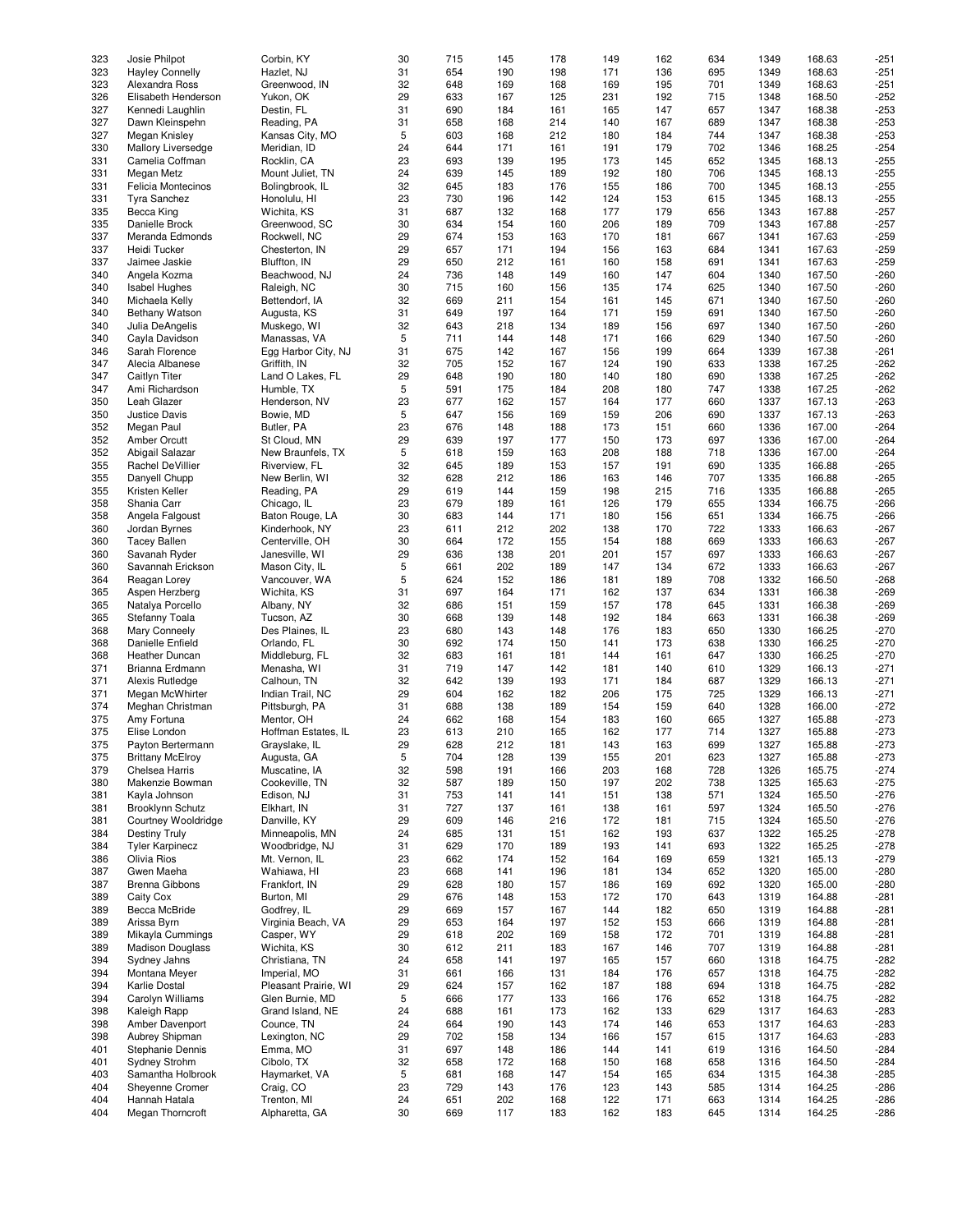| 404 | Paige Beeney            | Salado, TX          | 29 | 665 | 135 | 161 | 188 | 165 | 649 | 1314 | 164.25 | $-286$ |
|-----|-------------------------|---------------------|----|-----|-----|-----|-----|-----|-----|------|--------|--------|
| 404 | Kaitlyn George          | Arlington, TX       | 5  | 659 | 169 | 180 | 137 | 169 | 655 | 1314 | 164.25 | $-286$ |
| 409 | Kayla Vernon            | Indianapolis, IN    | 23 | 679 | 168 | 172 | 149 | 145 | 634 | 1313 | 164.13 | $-287$ |
|     |                         |                     |    |     |     |     |     |     |     |      |        |        |
| 409 | Gilllian Moore          | Virginia Beach, VA  | 29 | 652 | 145 | 173 | 191 | 152 | 661 | 1313 | 164.13 | $-287$ |
| 411 | <b>Karley Foster</b>    | Kitchener, ON       | 24 | 670 | 155 | 128 | 154 | 205 | 642 | 1312 | 164.00 | $-288$ |
| 411 | Megan Hess              | Urbandale, IA       | 30 | 698 | 132 | 146 | 162 | 174 | 614 | 1312 | 164.00 | $-288$ |
| 411 | Jessica Howell          | Moline, IL          | 5  | 668 | 142 | 156 | 191 | 155 | 644 | 1312 | 164.00 | $-288$ |
|     |                         |                     | 31 |     |     |     |     |     |     |      |        |        |
| 414 | Sara Snyder             | Depew, NY           |    | 690 | 165 | 150 | 179 | 127 | 621 | 1311 | 163.88 | $-289$ |
| 415 | Marissa Ramirez         | Lockport, IL        | 24 | 637 | 142 | 169 | 213 | 149 | 673 | 1310 | 163.75 | $-290$ |
| 415 | Calla Bellis            | Spencerport, NY     | 30 | 635 | 154 | 178 | 192 | 151 | 675 | 1310 | 163.75 | $-290$ |
| 417 | Keri Molloy             | Sandusky, MI        | 30 | 702 | 171 | 169 | 144 | 123 | 607 | 1309 | 163.63 | $-291$ |
| 417 | Rhianna Smith           | Mt Olive, NJ        | 29 | 627 | 169 | 154 | 193 | 166 | 682 | 1309 | 163.63 | $-291$ |
|     |                         |                     |    |     |     |     |     |     |     |      |        |        |
| 419 | <b>Madison Perry</b>    | Hawthorne, NJ       | 23 | 666 | 142 | 179 | 164 | 157 | 642 | 1308 | 163.50 | $-292$ |
| 419 | Emma Davis              | Horton, MI          | 30 | 646 | 142 | 179 | 195 | 146 | 662 | 1308 | 163.50 | $-292$ |
| 421 | Hannah Forton           | Macomb, MI          | 30 | 680 | 163 | 150 | 176 | 138 | 627 | 1307 | 163.38 | $-293$ |
| 421 | Lauren Schmitt          | Elkhart Lake, WI    | 32 | 602 | 184 | 180 | 143 | 198 | 705 | 1307 | 163.38 | $-293$ |
| 423 | <b>Brianna Novak</b>    |                     | 30 | 675 | 182 | 159 | 160 |     | 630 |      |        | $-295$ |
|     |                         | Brighton, CO        |    |     |     |     |     | 129 |     | 1305 | 163.13 |        |
| 423 | Hayley Larson           | Imperial, MO        | 31 | 633 | 138 | 153 | 209 | 172 | 672 | 1305 | 163.13 | $-295$ |
| 425 | Sydney Underwood        | Louisville, KY      | 23 | 703 | 174 | 158 | 159 | 110 | 601 | 1304 | 163.00 | $-296$ |
| 425 | Alexandra Wozniak       | Oak Lawn, IL        | 23 | 627 | 184 | 159 | 159 | 175 | 677 | 1304 | 163.00 | $-296$ |
| 427 | Jaime Golden            | Sparta, NJ          | 31 | 687 | 167 | 138 | 149 | 162 | 616 | 1303 | 162.88 | $-297$ |
|     |                         |                     |    |     |     |     |     |     |     |      |        |        |
| 427 | Samantha Lavely         | Clarkston, MI       | 32 | 644 | 166 | 141 | 158 | 194 | 659 | 1303 | 162.88 | $-297$ |
| 429 | Katelyn Corwin          | Gardena, CA         | 24 | 636 | 180 | 193 | 163 | 130 | 666 | 1302 | 162.75 | $-298$ |
| 429 | <b>Taylor Nguyen</b>    | Chaska, MN          | 23 | 628 | 168 | 160 | 158 | 188 | 674 | 1302 | 162.75 | $-298$ |
| 429 | Kailee Evans            | Akron, OH           | 5  | 648 | 153 | 183 | 181 | 137 | 654 | 1302 | 162.75 | $-298$ |
| 432 | Jessica Bello           | Pennsauken, NJ      | 5  | 649 | 173 | 166 | 145 | 168 | 652 | 1301 | 162.63 | $-299$ |
|     |                         |                     |    |     |     |     |     |     |     |      |        |        |
| 433 | Dana Brandt             | West Chicago, IL    | 29 | 636 | 190 | 146 | 145 | 182 | 663 | 1299 | 162.38 | $-301$ |
| 433 | Colleen Vandermeulen    | Vernon Hills, IL    | 32 | 625 | 167 | 168 | 184 | 155 | 674 | 1299 | 162.38 | $-301$ |
| 433 | <b>Heather Trapp</b>    | Chester, VA         | 29 | 603 | 205 | 155 | 147 | 189 | 696 | 1299 | 162.38 | $-301$ |
| 436 | Amber Stacik            | Philpot, KY         | 30 | 663 | 140 | 139 | 240 | 116 | 635 | 1298 | 162.25 | $-302$ |
|     |                         |                     |    |     |     |     |     |     |     |      |        |        |
| 436 | Sydney Ohl              | Ann Arbor, MI       | 32 | 623 | 179 | 146 | 178 | 172 | 675 | 1298 | 162.25 | $-302$ |
| 438 | Jennifer Zich           | Waukesha, WI        | 24 | 670 | 126 | 142 | 175 | 184 | 627 | 1297 | 162.13 | $-303$ |
| 438 | Olivia Hoeksema         | Zeeland, MI         | 30 | 713 | 139 | 146 | 146 | 153 | 584 | 1297 | 162.13 | $-303$ |
| 438 | Cheyenne Miller         | Marietta, GA        | 32 | 624 | 158 | 171 | 176 | 168 | 673 | 1297 | 162.13 | $-303$ |
| 441 | Jennifer Fitts          | Birdsboro, PA       | 24 | 672 | 136 | 176 | 159 | 153 | 624 | 1296 | 162.00 | $-304$ |
|     |                         |                     |    |     |     |     |     |     |     |      |        |        |
| 441 | Victoria Doto           | Brooklyn, NY        | 23 | 606 | 177 | 171 | 156 | 186 | 690 | 1296 | 162.00 | $-304$ |
| 441 | <b>Emily Forkner</b>    | Noblesville, IN     | 23 | 601 | 132 | 158 | 175 | 230 | 695 | 1296 | 162.00 | $-304$ |
| 441 | Anastasia Nolt          | Surrey, ND          | 29 | 640 | 145 | 148 | 174 | 189 | 656 | 1296 | 162.00 | $-304$ |
| 445 | Janet Hill              | Euclid, OH          | 29 | 682 | 132 | 197 | 146 | 138 | 613 | 1295 | 161.88 | $-305$ |
| 445 | Meghan Quick            | Fayetteville, NC    | 30 | 678 | 166 | 140 | 176 | 135 | 617 | 1295 | 161.88 | $-305$ |
|     |                         |                     |    |     |     |     |     |     |     |      |        |        |
| 445 | Katie Lynch             | Troy, NY            | 30 | 653 | 165 | 141 | 144 | 192 | 642 | 1295 | 161.88 | $-305$ |
| 445 | <b>Whitney Laritson</b> | Walton, NE          | 5  | 623 | 182 | 155 | 167 | 168 | 672 | 1295 | 161.88 | $-305$ |
| 445 | Samantha LeClear        | Arlington, TX       | 5  | 614 | 154 | 148 | 223 | 156 | 681 | 1295 | 161.88 | $-305$ |
| 450 | <b>Ashley Saville</b>   | Vienna, VA          | 30 | 696 | 133 | 151 | 175 | 139 | 598 | 1294 | 161.75 | $-306$ |
|     |                         |                     | 32 |     |     | 147 |     |     |     | 1294 |        | $-306$ |
| 450 | Denisyha Waller         | Markham, IL         |    | 681 | 190 |     | 156 | 120 | 613 |      | 161.75 |        |
| 450 | <b>Lauren Snipes</b>    | Lake City, FL       | 31 | 662 | 178 | 199 | 124 | 131 | 632 | 1294 | 161.75 | $-306$ |
| 450 | <b>Katlyn Newberry</b>  | Rochester, NY       | 30 | 652 | 166 | 160 | 148 | 168 | 642 | 1294 | 161.75 | $-306$ |
| 450 | <b>Whitney Adams</b>    | Charlotte, MI       | 5  | 616 | 165 | 206 | 126 | 181 | 678 | 1294 | 161.75 | $-306$ |
| 455 | Summer Salak            | Nolanville, TX      | 24 | 629 | 204 | 137 | 178 | 145 | 664 | 1293 | 161.63 | $-307$ |
|     | <b>Allison Morris</b>   |                     |    |     |     |     |     |     |     |      |        |        |
| 455 |                         | Ypsilanti, MI       | 24 | 583 | 179 | 189 | 191 | 151 | 710 | 1293 | 161.63 | $-307$ |
| 457 | Nicole Anderson         | Rhoadesville, VA    | 29 | 655 | 151 | 188 | 146 | 152 | 637 | 1292 | 161.50 | $-308$ |
| 457 | <b>Ashley Santos</b>    | Fresno, CA          | 5  | 639 | 133 | 199 | 144 | 177 | 653 | 1292 | 161.50 | $-308$ |
| 459 | Cassie Giddens          | Apopka, FL          | 31 | 648 | 168 | 175 | 131 | 169 | 643 | 1291 | 161.38 | $-309$ |
| 460 | Keri Ladigo             | Newnan, GA          | 24 | 588 | 203 | 157 | 138 | 203 | 701 | 1289 | 161.13 | $-311$ |
|     |                         |                     |    |     |     |     |     |     |     |      |        |        |
| 460 | Adaliz Carballo         | Carolina, PR        | 29 | 664 | 161 | 136 | 134 | 194 | 625 | 1289 | 161.13 | $-311$ |
| 460 | Olivia Laird            | Middletown, DE      | 31 | 662 | 146 | 157 | 157 | 167 | 627 | 1289 | 161.13 | $-311$ |
| 460 | Callie Watson           | Centerville, OH     | 32 | 640 | 148 | 175 | 167 | 159 | 649 | 1289 | 161.13 | $-311$ |
| 460 | Amaree Durfee           | Sacramento, CA      | 30 | 613 | 146 | 158 | 197 | 175 | 676 | 1289 | 161.13 | $-311$ |
| 460 | Molly Warshaw           | Seattle, WA         | 5  | 599 | 185 | 147 | 166 | 192 | 690 | 1289 | 161.13 | $-311$ |
|     | Capri Howard            |                     |    |     |     |     |     |     |     |      |        |        |
| 466 |                         | Lansing, IL         | 23 | 677 | 121 | 169 | 172 | 149 | 611 | 1288 | 161.00 | $-312$ |
| 466 | Grace Martin            | Spokane Valley, WA  | 5  | 597 | 175 | 220 | 141 | 155 | 691 | 1288 | 161.00 | $-312$ |
| 468 | Lexis Ortiz             | Staten Island, NY   | 24 | 627 | 177 | 138 | 180 | 165 | 660 | 1287 | 160.88 | $-313$ |
| 468 | Amanda Richae           | Hoffman Estates, IL | 23 | 623 | 203 | 183 | 141 | 137 | 664 | 1287 | 160.88 | $-313$ |
| 468 | <b>Carson Souders</b>   | Andover, KS         | 5  | 638 | 153 | 147 | 174 | 175 | 649 | 1287 | 160.88 | $-313$ |
|     |                         |                     |    |     |     |     |     |     |     |      |        |        |
| 471 | Gabrielle Silva         | Lindenhurst, IL     | 32 | 611 | 159 | 179 | 165 | 172 | 675 | 1286 | 160.75 | $-314$ |
| 472 | Samantha Moehle         | Waterford, WI       | 29 | 653 | 136 | 150 | 170 | 176 | 632 | 1285 | 160.63 | $-315$ |
| 473 | Orianna Rios            | Mt. Vernon, IL      | 23 | 690 | 159 | 135 | 161 | 139 | 594 | 1284 | 160.50 | $-316$ |
| 474 | Dakota Evans            | Reading Center, NY  | 32 | 611 | 174 | 190 | 151 | 157 | 672 | 1283 | 160.38 | $-317$ |
|     | Mackenzie Mitchell      | Olathe, KS          | 5  |     |     |     |     |     |     |      | 160.38 | $-317$ |
| 474 |                         |                     |    | 653 | 152 | 153 | 132 | 193 | 630 | 1283 |        |        |
| 476 | <b>Ritzel Velarde</b>   | Skokie, IL          | 23 | 608 | 178 | 146 | 181 | 169 | 674 | 1282 | 160.25 | $-318$ |
| 476 | Megan Schmidt           | Burlington, WI      | 23 | 601 | 169 | 199 | 161 | 152 | 681 | 1282 | 160.25 | $-318$ |
| 476 | Breanna Elkin           | Louisville, KY      | 31 | 720 | 124 | 169 | 126 | 143 | 562 | 1282 | 160.25 | $-318$ |
| 476 | Emily Tull              | Baltimore, MD       | 31 | 670 | 152 | 120 | 151 | 189 | 612 | 1282 | 160.25 | $-318$ |
|     |                         |                     |    |     |     |     |     |     |     |      |        |        |
| 476 | Emily Skurzynski        | Carlisle, PA        | 29 | 626 | 154 | 196 | 169 | 137 | 656 | 1282 | 160.25 | $-318$ |
| 476 | <b>Talia Pilyih</b>     | Pittsburgh, PA      | 29 | 577 | 190 | 175 | 157 | 183 | 705 | 1282 | 160.25 | $-318$ |
| 476 | Candace Kipp            | Madison, WI         | 32 | 568 | 199 | 152 | 179 | 184 | 714 | 1282 | 160.25 | $-318$ |
| 483 | Ashley Kouba            | Burbank, IL         | 31 | 664 | 131 | 177 | 176 | 133 | 617 | 1281 | 160.13 | $-319$ |
| 483 | Megan Cook              | Dayton, OH          | 31 | 624 | 199 | 136 | 154 | 168 | 657 | 1281 | 160.13 | $-319$ |
|     |                         |                     |    |     |     |     |     |     |     |      |        |        |
| 485 | <b>Lindsey Gotwalt</b>  | Hanover, MD         | 24 | 640 | 129 | 171 | 162 | 178 | 640 | 1280 | 160.00 | $-320$ |
| 485 | Regina Morin            | Saint Paul, MN      | 24 | 632 | 200 | 147 | 146 | 155 | 648 | 1280 | 160.00 | $-320$ |
| 485 | Michelle Dekowski       | Linden, NJ          | 31 | 674 | 145 | 188 | 142 | 131 | 606 | 1280 | 160.00 | $-320$ |
| 485 | Erin Ohta               | Mililani, HI        | 29 | 598 | 146 | 182 | 166 | 188 | 682 | 1280 | 160.00 | $-320$ |
|     | Alicia Johnson          |                     | 24 |     |     |     |     |     | 644 |      |        |        |
| 489 |                         | Evans, GA           |    | 635 | 158 | 164 | 164 | 158 |     | 1279 | 159.88 | $-321$ |
| 490 | Rachel Cropp            | Fredericksburg, VA  | 29 | 631 | 196 | 132 | 159 | 160 | 647 | 1278 | 159.75 | $-322$ |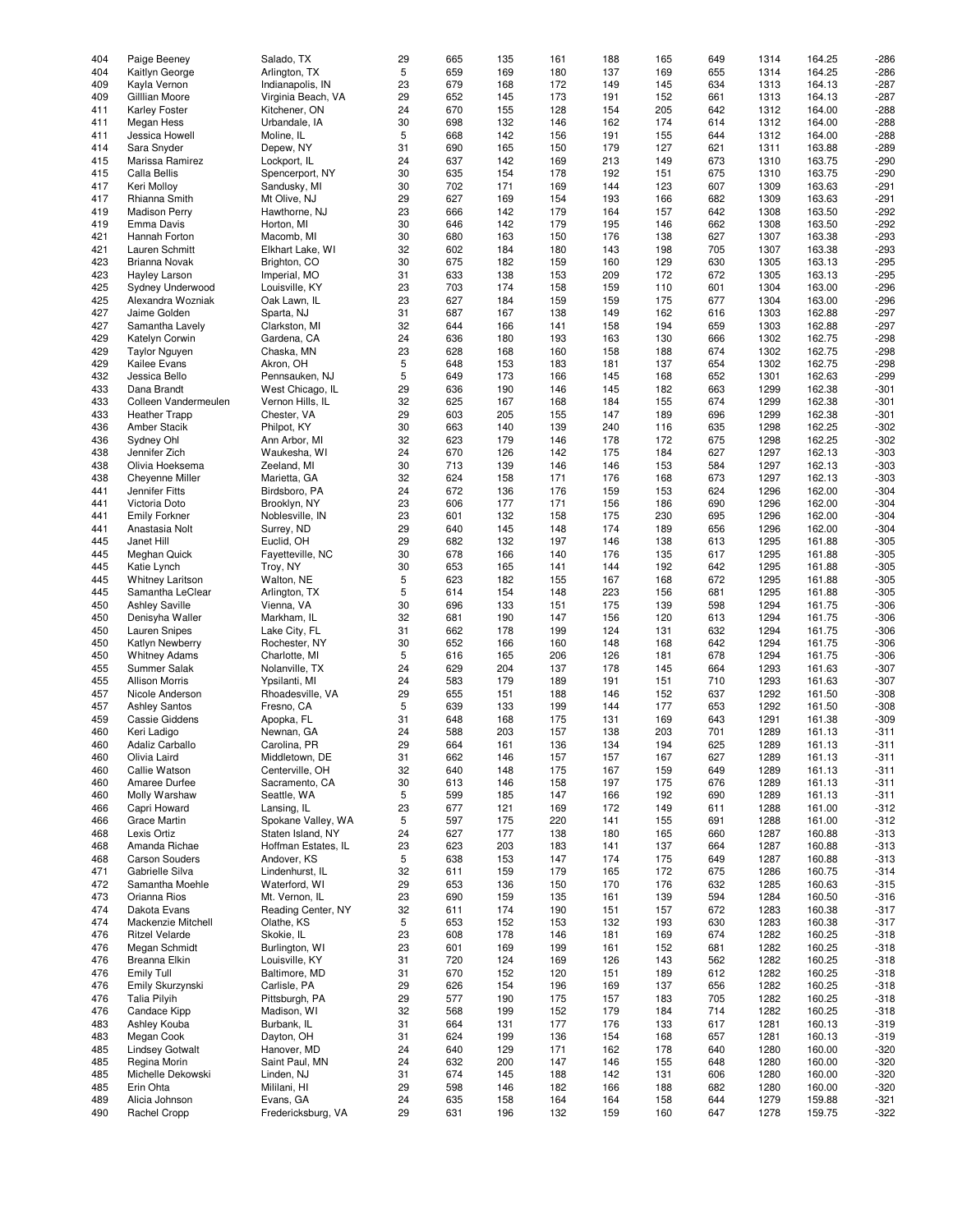| 491 | Julia Favata             | Niskayuna, NY         | 24 | 666 | 174 | 146 | 128 | 162 | 610 | 1276 | 159.50 | $-324$ |
|-----|--------------------------|-----------------------|----|-----|-----|-----|-----|-----|-----|------|--------|--------|
|     |                          |                       |    |     |     |     |     |     |     |      |        |        |
| 491 | Veronica Petrinec        | Titusville, FL        | 23 | 608 | 176 | 189 | 148 | 155 | 668 | 1276 | 159.50 | $-324$ |
| 491 | <b>Colleen Hines</b>     | Dayton, OH            | 29 | 609 | 120 | 202 | 188 | 157 | 667 | 1276 | 159.50 | $-324$ |
| 491 | Kirstin Rood             | Monroe, WI            | 5  | 612 | 166 | 146 | 132 | 220 | 664 | 1276 | 159.50 | $-324$ |
| 495 |                          |                       | 23 | 601 |     | 151 | 163 | 179 | 673 | 1274 | 159.25 | $-326$ |
|     | <b>Brittany Torres</b>   | Houston, TX           |    |     | 180 |     |     |     |     |      |        |        |
| 496 | Gabriella Pangaro        | Clifton, NY           | 29 | 639 | 146 | 174 | 176 | 138 | 634 | 1273 | 159.13 | $-327$ |
| 497 | <b>Harley Schick</b>     | Staten Island, NY     | 24 | 670 | 138 | 149 | 128 | 187 | 602 | 1272 | 159.00 | $-328$ |
| 497 | Jennifer Lemay           | Lebanon, NH           | 24 | 558 | 197 | 182 | 181 | 154 | 714 | 1272 | 159.00 | $-328$ |
|     |                          |                       |    |     |     |     |     |     |     |      |        |        |
| 497 | Sarah Paasch             | Sheboygan, WI         | 31 | 638 | 168 | 149 | 181 | 136 | 634 | 1272 | 159.00 | $-328$ |
| 497 | Kayla Berry              | Murfreesboro, TN      | 31 | 620 | 167 | 167 | 159 | 159 | 652 | 1272 | 159.00 | $-328$ |
| 501 | Jenna Follin             | Earleville, MD        | 23 | 653 | 135 | 170 | 145 | 168 | 618 | 1271 | 158.88 | $-329$ |
|     |                          |                       |    |     |     |     |     |     |     |      |        |        |
| 501 | <b>Kylie Price</b>       | Haymarket, VA         | 30 | 649 | 180 | 163 | 141 | 138 | 622 | 1271 | 158.88 | $-329$ |
| 501 | Victoria Bird            | Brick, NJ             | 30 | 612 | 178 | 117 | 186 | 178 | 659 | 1271 | 158.88 | $-329$ |
| 504 | Courtney Thompson        | Amherst, OH           | 30 | 651 | 168 | 124 | 143 | 184 | 619 | 1270 | 158.75 | $-330$ |
|     |                          |                       |    |     |     |     |     |     |     |      |        |        |
| 504 | Shea Hardacre-Stiles     | Sturgis, SD           | 31 | 626 | 147 | 175 | 152 | 170 | 644 | 1270 | 158.75 | $-330$ |
| 504 | Andria Valdez-Hicks      | Everett, WA           | 32 | 609 | 158 | 145 | 183 | 175 | 661 | 1270 | 158.75 | $-330$ |
| 507 | Anita Li                 | Alpharetta, GA        | 31 | 709 | 133 | 114 | 170 | 143 | 560 | 1269 | 158.63 | $-331$ |
|     |                          |                       |    |     |     |     |     |     |     |      |        |        |
| 508 | Anastasia Saili          | Waipahu, HI           | 23 | 607 | 142 | 168 | 196 | 155 | 661 | 1268 | 158.50 | $-332$ |
| 509 | Deanna Jones             | Pomona, NY            | 23 | 665 | 174 | 147 | 147 | 134 | 602 | 1267 | 158.38 | $-333$ |
| 509 | Arianna Campbell         | Coos Bay, OR          | 30 | 711 | 124 | 127 | 148 | 157 | 556 | 1267 | 158.38 | $-333$ |
|     |                          |                       |    |     |     |     |     |     |     |      |        |        |
| 509 | <b>Treasa Rost</b>       | Cedarburg, WI         | 30 | 635 | 171 | 117 | 153 | 191 | 632 | 1267 | 158.38 | $-333$ |
| 509 | <b>Emily Crone</b>       | Cheektowaga, NY       | 5  | 592 | 181 | 140 | 177 | 177 | 675 | 1267 | 158.38 | $-333$ |
| 513 | <b>Hallie Herring</b>    | Owens Cross Roads, AL | 23 | 665 | 160 | 140 | 172 | 129 | 601 | 1266 | 158.25 | $-334$ |
|     |                          |                       |    |     |     |     |     |     |     |      |        |        |
| 513 | Madeline Woods           | Murfreesboro, TN      | 24 | 649 | 139 | 146 | 174 | 158 | 617 | 1266 | 158.25 | $-334$ |
| 515 | Danilyn Alisna-Talon     | Honolulu, HI          | 24 | 641 | 153 | 166 | 157 | 148 | 624 | 1265 | 158.13 | $-335$ |
| 516 | Jenna Rose Harrington    | Barneveld, NY         | 24 | 662 | 182 | 164 | 122 | 134 | 602 | 1264 | 158.00 | $-336$ |
|     |                          |                       |    |     |     |     |     |     |     |      |        |        |
| 516 | Jordyn Wagner            | Hoffman Estates, IL   | 23 | 637 | 125 | 161 | 173 | 168 | 627 | 1264 | 158.00 | $-336$ |
| 516 | <b>Brooke Kelsey</b>     | Selden, NY            | 31 | 638 | 143 | 180 | 152 | 151 | 626 | 1264 | 158.00 | $-336$ |
| 519 | Chelsea Nakaoka          | Kaneohe, HI           | 23 | 605 | 157 | 187 | 154 | 160 | 658 | 1263 | 157.88 | $-337$ |
|     |                          |                       |    |     |     |     |     |     |     |      |        |        |
| 519 | Danielle Cox             | Mobile, AL            | 30 | 700 | 178 | 100 | 140 | 145 | 563 | 1263 | 157.88 | $-337$ |
| 521 | Sabrina Nicholson        | Bismarck, ND          | 23 | 661 | 146 | 185 | 107 | 163 | 601 | 1262 | 157.75 | $-338$ |
| 521 | Alyssa Koston            | Rochester, NY         | 30 | 618 | 147 | 151 | 200 | 146 | 644 | 1262 | 157.75 | $-338$ |
|     |                          |                       |    |     |     |     |     |     |     |      |        |        |
| 523 | <b>Kaley Brault</b>      | Savage, MN            | 24 | 650 | 144 | 134 | 177 | 156 | 611 | 1261 | 157.63 | $-339$ |
| 523 | Daimone Lewis            | Mckinney, TX          | 31 | 664 | 139 | 168 | 134 | 156 | 597 | 1261 | 157.63 | $-339$ |
| 523 | Caitlyn Reser            | Lawton, OK            | 30 | 627 | 178 | 119 | 192 | 145 | 634 | 1261 | 157.63 | $-339$ |
|     |                          |                       |    |     |     |     |     |     |     |      |        |        |
| 523 | <b>Tiffany Griffith</b>  | Kitchener, ON         | 5  | 562 | 166 | 153 | 195 | 185 | 699 | 1261 | 157.63 | $-339$ |
| 527 | Amy Hollingshead         | Zion, IL              | 32 | 619 | 170 | 160 | 160 | 151 | 641 | 1260 | 157.50 | $-340$ |
| 528 | Miranda Hartmann         | Earlton, NY           | 23 | 666 | 136 | 132 | 192 | 133 | 593 | 1259 | 157.38 | $-341$ |
|     |                          |                       |    |     |     |     |     |     |     |      |        |        |
| 528 | <b>Taylor Weaver</b>     | Houston, TX           | 23 | 655 | 199 | 112 | 147 | 146 | 604 | 1259 | 157.38 | $-341$ |
| 528 | Morgan Williams          | Round Rock, TX        | 24 | 628 | 124 | 163 | 196 | 148 | 631 | 1259 | 157.38 | $-341$ |
| 528 | <b>Brittany Schwartz</b> | Oshkosh, WI           | 32 | 636 | 141 | 179 | 154 | 149 | 623 | 1259 | 157.38 | $-341$ |
|     |                          |                       |    |     |     |     |     |     |     |      |        |        |
| 528 | Kristin Hilker           | Grand Prairie, TX     | 31 | 623 | 173 | 129 | 149 | 185 | 636 | 1259 | 157.38 | $-341$ |
| 533 | Kayla Rossi              | Gurnee, IL            | 24 | 666 | 139 | 173 | 129 | 151 | 592 | 1258 | 157.25 | $-342$ |
| 534 | Emma Quay                | Philadelphia, PA      | 23 | 685 | 163 | 128 | 152 | 129 | 572 | 1257 | 157.13 | $-343$ |
|     |                          |                       |    |     |     |     |     |     |     |      |        |        |
| 534 | Destiny Rottman          | Coal Valley, IL       | 32 | 648 | 139 | 157 | 162 | 151 | 609 | 1257 | 157.13 | $-343$ |
| 534 | Andrea Salow             | Manchester, IA        | 5  | 581 | 159 | 178 | 167 | 172 | 676 | 1257 | 157.13 | $-343$ |
| 537 | Allyson Taureck          | East Brunswick, NJ    | 31 | 633 | 177 | 169 | 126 | 151 | 623 | 1256 | 157.00 | $-344$ |
|     |                          |                       |    |     |     |     |     |     |     |      |        |        |
| 537 | Lauren Potechin          | Short Hills, NJ       | 32 | 568 | 149 | 189 | 176 | 174 | 688 | 1256 | 157.00 | $-344$ |
| 537 | Megan Hutmacher          | Rapid City, SD        | 5  | 591 | 170 | 145 | 148 | 202 | 665 | 1256 | 157.00 | $-344$ |
| 540 | Jawna Fobes              | New Castle, PA        | 29 | 582 | 160 | 175 | 164 | 174 | 673 | 1255 | 156.88 | $-345$ |
|     |                          |                       |    |     |     |     |     |     |     |      |        |        |
| 541 | Kaylee Collier           | Jackson, MI           | 30 | 614 | 150 | 190 | 142 | 158 | 640 | 1254 | 156.75 | $-346$ |
| 541 | Deborah Epps             | Ft. Washington, MD    | 5  | 572 | 196 | 181 | 143 | 162 | 682 | 1254 | 156.75 | $-346$ |
| 543 | Gabrielle Gontarek       | North Haven, CT       | 31 | 648 | 136 | 167 | 136 | 166 | 605 | 1253 | 156.63 | $-347$ |
|     |                          |                       |    |     |     |     |     |     |     |      |        |        |
| 543 | Gia Denaro               | Fairport, NY          | 32 | 607 | 168 | 156 | 148 | 174 | 646 | 1253 | 156.63 | $-347$ |
| 543 | Mikaela Hilker           | Amherst Junction, WI  | 5  | 646 | 167 | 142 | 137 | 161 | 607 | 1253 | 156.63 | $-347$ |
| 546 | Vicky Spirio             | Brick, NJ             | 29 | 646 | 187 | 139 | 158 | 122 | 606 | 1252 | 156.50 | $-348$ |
|     |                          |                       |    |     |     |     |     |     |     |      |        |        |
| 546 | SarahKate Palmer         | Westerville, OH       | 32 | 601 | 142 | 154 | 174 | 181 | 651 | 1252 | 156.50 | $-348$ |
| 546 | Rachel Manetz            | Howell, MI            | 29 | 591 | 135 | 170 | 214 | 142 | 661 | 1252 | 156.50 | $-348$ |
| 546 | Miranda Buxengard        | Wabasha, MN           | 32 | 581 | 170 | 133 | 211 | 157 | 671 | 1252 | 156.50 | $-348$ |
|     |                          |                       |    |     |     |     |     |     |     |      |        |        |
| 550 | Julie Bianco             | Holtwood, PA          | 23 | 651 | 127 | 158 | 164 | 151 | 600 | 1251 | 156.38 | $-349$ |
| 550 | Rachel Hirst             | Bear, DE              | 31 | 640 | 152 | 149 | 156 | 154 | 611 | 1251 | 156.38 | $-349$ |
| 550 | Sarah Wick               | Crossville, TN        | 29 | 544 | 198 | 233 | 138 | 138 | 707 | 1251 | 156.38 | $-349$ |
|     |                          |                       |    |     |     |     |     |     |     |      |        |        |
| 553 | Sophia Richardson        | Vandalia, IL          | 23 | 672 | 148 | 158 | 131 | 141 | 578 | 1250 | 156.25 | $-350$ |
| 553 | Stephanie Judkins        | Palatine, IL          | 23 | 631 | 132 | 150 | 166 | 171 | 619 | 1250 | 156.25 | $-350$ |
| 553 | Sarah Martin             | Lockport, IL          | 24 | 594 | 154 | 156 | 180 | 166 | 656 | 1250 | 156.25 | $-350$ |
|     |                          | Blair, NE             | 29 |     |     |     | 197 |     |     | 1250 | 156.25 |        |
| 553 | Krystanna Haney          |                       |    | 601 | 120 | 174 |     | 158 | 649 |      |        | $-350$ |
| 557 | Rachel Henson            | Herrin, IL            | 24 | 639 | 139 | 150 | 147 | 173 | 609 | 1248 | 156.00 | $-352$ |
| 557 | Styve Smedshammer        | Farmington, MN        | 24 | 600 | 151 | 185 | 159 | 153 | 648 | 1248 | 156.00 | $-352$ |
| 557 | Morgan Peacha            | Henderson, NV         | 29 | 647 | 137 | 192 | 124 | 148 | 601 | 1248 | 156.00 | $-352$ |
|     |                          |                       |    |     |     |     |     |     |     |      |        |        |
| 557 | Sara Deddo               | Belvidere, IL         | 29 | 644 | 153 | 148 | 159 | 144 | 604 | 1248 | 156.00 | $-352$ |
| 561 | Megan Pozek              | Waterford, WI         | 23 | 656 | 142 | 149 | 148 | 151 | 590 | 1246 | 155.75 | $-354$ |
| 562 | Maritza Darling-Ramos    | Chicago, IL           | 23 | 602 | 154 | 149 | 186 | 154 | 643 | 1245 | 155.63 | $-355$ |
|     |                          |                       |    |     |     |     |     |     |     |      |        |        |
| 562 | <b>Emily Rettig</b>      | Cumming, GA           | 5  | 627 | 168 | 155 | 145 | 150 | 618 | 1245 | 155.63 | $-355$ |
| 562 | Kayla Stammer            | Vermillion, SD        | 5  | 627 | 150 | 192 | 141 | 135 | 618 | 1245 | 155.63 | $-355$ |
| 565 | Lee Ann Reyes            | Las Vegas, NV         | 24 | 562 | 196 | 160 | 179 | 147 | 682 | 1244 | 155.50 | $-356$ |
|     |                          |                       |    |     |     |     |     |     |     |      |        |        |
| 565 | Jessica Purgett          | Marshfield, WI        | 30 | 628 | 170 | 140 | 160 | 146 | 616 | 1244 | 155.50 | $-356$ |
| 567 | Miranda Pelant           | Waterville, MN        | 24 | 580 | 160 | 195 | 122 | 186 | 663 | 1243 | 155.38 | $-357$ |
| 567 | Aimee Sherman            | Jackson, NJ           | 31 | 649 | 167 | 132 | 130 | 165 | 594 | 1243 | 155.38 | $-357$ |
|     |                          |                       |    |     |     |     |     |     |     |      |        |        |
| 567 | Hannah Yelk              | Sun Prairie, WI       | 32 | 602 | 132 | 163 | 177 | 169 | 641 | 1243 | 155.38 | $-357$ |
| 567 | Elaina Silcox            | Lake City, FL         | 30 | 580 | 196 | 125 | 204 | 138 | 663 | 1243 | 155.38 | $-357$ |
| 567 | Leah Samuelson           | East Moline, IL       | 32 | 549 | 158 | 160 | 197 | 179 | 694 | 1243 | 155.38 | $-357$ |
|     |                          |                       |    |     |     |     |     |     |     |      |        |        |
| 572 | <b>Faith Hall</b>        | Zionsville, IN        | 24 | 624 | 175 | 148 | 153 | 142 | 618 | 1242 | 155.25 | $-358$ |
| 572 | Paige Piombino           | Hackettstown, NJ      | 32 | 603 | 160 | 163 | 155 | 161 | 639 | 1242 | 155.25 | $-358$ |
| 574 | <b>Tiffany Sucero</b>    | New Milford, NJ       | 23 | 619 | 164 | 175 | 165 | 118 | 622 | 1241 | 155.13 | $-359$ |
|     |                          |                       |    |     |     |     |     |     |     |      |        |        |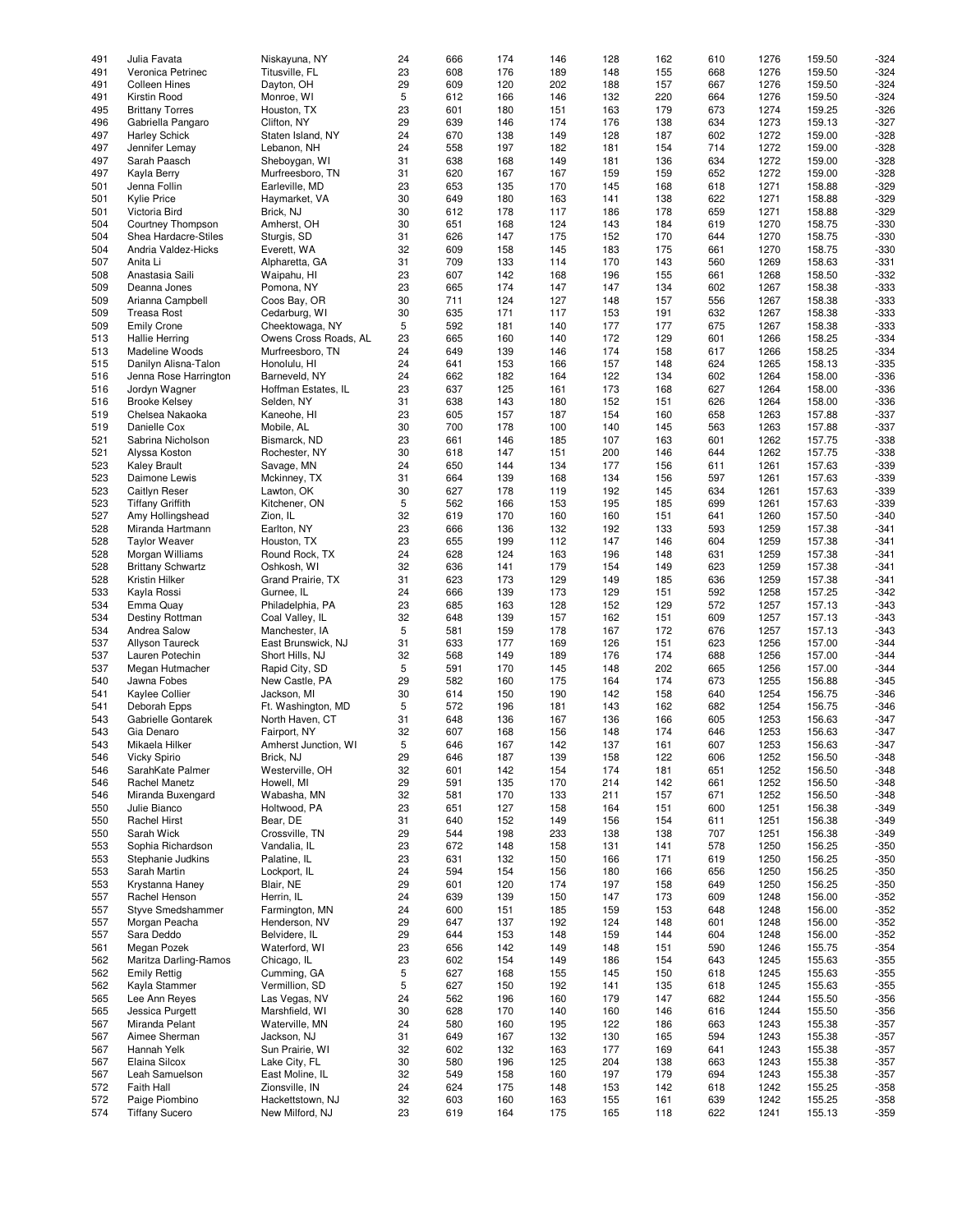| 574 | Karissa Robertson         | Palmyra, TN              | 32 | 622 | 183 | 159 | 157 | 120 | 619 | 1241 | 155.13 | $-359$ |
|-----|---------------------------|--------------------------|----|-----|-----|-----|-----|-----|-----|------|--------|--------|
| 576 | Johanna Trahan            | Scott, LA                | 24 | 583 | 158 | 161 | 171 | 167 | 657 | 1240 | 155.00 | $-360$ |
|     |                           |                          |    |     |     |     |     |     |     |      |        |        |
| 576 | Magdalena Hignojos        | Round Rock, TX           | 29 | 694 | 150 | 125 | 139 | 132 | 546 | 1240 | 155.00 | $-360$ |
| 578 | Morgan Stone              | Utica, KY                | 30 | 643 | 172 | 170 | 129 | 125 | 596 | 1239 | 154.88 | $-361$ |
| 579 | Anissa Martin             | Weybridge, VT            | 24 | 569 | 160 | 157 | 187 | 165 | 669 | 1238 | 154.75 | $-362$ |
|     |                           |                          |    |     |     |     |     |     |     |      |        |        |
| 579 | Raychel Waltz             | Trenton, NJ              | 5  | 615 | 128 | 138 | 195 | 162 | 623 | 1238 | 154.75 | $-362$ |
| 581 | <b>Haley Walther</b>      | Bellevue, NE             | 24 | 641 | 142 | 148 | 138 | 168 | 596 | 1237 | 154.63 | $-363$ |
| 582 | Rachel Dahlin             | Andover, MN              | 24 | 607 | 133 | 160 | 174 | 162 | 629 | 1236 | 154.50 | $-364$ |
|     |                           |                          |    |     |     |     |     |     |     |      |        |        |
| 582 | Lauren Scheunemann        | Saint Paul, MN           | 24 | 512 | 179 | 154 | 208 | 183 | 724 | 1236 | 154.50 | $-364$ |
| 582 | Celeste Johnson           | Lake Stevens, WA         | 32 | 612 | 131 | 165 | 161 | 167 | 624 | 1236 | 154.50 | $-364$ |
| 585 | Abigail Jansen            | Saint Paul, MN           | 24 | 593 | 147 | 158 | 200 | 137 | 642 | 1235 | 154.38 | $-365$ |
|     |                           |                          |    |     |     |     |     |     |     |      |        |        |
| 586 | Carter Jones              | Glen Allen, VA           | 24 | 609 | 160 | 122 | 170 | 172 | 624 | 1233 | 154.13 | $-367$ |
| 586 | Karina Brown              | Oviedo, FL               | 24 | 605 | 162 | 164 | 149 | 153 | 628 | 1233 | 154.13 | $-367$ |
| 586 | Jacqueline Ashby          | Philadelphia, PA         | 31 | 631 | 140 | 143 | 122 | 197 | 602 | 1233 | 154.13 | $-367$ |
|     |                           |                          |    |     |     |     |     |     |     |      |        |        |
| 586 | Morgan Van Houtin         | Centralia, IL            | 30 | 575 | 148 | 162 | 178 | 170 | 658 | 1233 | 154.13 | $-367$ |
| 590 | <b>Brittney Stike</b>     | Christiansburg, VA       | 30 | 652 | 121 | 156 | 144 | 159 | 580 | 1232 | 154.00 | $-368$ |
| 590 | Skylar Maldonado          | Plano, TX                | 31 | 611 | 171 | 122 | 180 | 148 | 621 | 1232 | 154.00 | $-368$ |
|     |                           |                          |    |     |     |     |     |     |     |      |        |        |
| 592 | Meghan Beehler            | Bella Vista, AR          | 30 | 644 | 164 | 124 | 163 | 136 | 587 | 1231 | 153.88 | $-369$ |
| 592 | Ashley Lang               | Monticello, MN           | 29 | 554 | 172 | 187 | 153 | 165 | 677 | 1231 | 153.88 | $-369$ |
| 594 | McKayla Lang              | Stafford, VA             | 29 | 566 | 183 | 181 | 135 | 165 | 664 | 1230 | 153.75 | $-370$ |
|     |                           |                          |    |     |     |     |     |     |     |      |        |        |
| 595 | Skyler Brown              | New Milford, CT          | 31 | 703 | 140 | 127 | 124 | 135 | 526 | 1229 | 153.63 | $-371$ |
| 595 | <b>Kacey Collins</b>      | Wichita, KS              | 30 | 655 | 113 | 153 | 170 | 138 | 574 | 1229 | 153.63 | $-371$ |
| 595 | Makayla Lancioni          | New Hudson, MI           | 29 | 596 | 176 | 147 | 142 | 168 | 633 | 1229 | 153.63 | $-371$ |
|     |                           |                          |    |     |     |     |     |     |     |      |        |        |
| 595 | <b>Tiffany Porter</b>     | Moyock, NC               | 29 | 578 | 156 | 189 | 164 | 142 | 651 | 1229 | 153.63 | $-371$ |
| 595 | Summer Napper             | Savannah, TN             | 29 | 558 | 186 | 140 | 160 | 185 | 671 | 1229 | 153.63 | $-371$ |
|     |                           |                          |    | 668 |     |     |     |     |     |      |        | $-372$ |
| 600 | Ashley Heldman            | Indianapolis, IN         | 23 |     | 137 | 136 | 153 | 134 | 560 | 1228 | 153.50 |        |
| 600 | Cornelia Jones            | Markham, IL              | 23 | 618 | 124 | 199 | 161 | 126 | 610 | 1228 | 153.50 | $-372$ |
| 600 | Sarah Young               | North Richland Hills, TX | 29 | 558 | 161 | 203 | 159 | 147 | 670 | 1228 | 153.50 | $-372$ |
|     |                           |                          |    |     |     |     |     |     |     |      |        |        |
| 603 | <b>Bailee Chapman</b>     | Gonzales, LA             | 23 | 628 | 129 | 148 | 135 | 187 | 599 | 1227 | 153.38 | $-373$ |
| 603 | J'Dee Sandin              | Beavercreek, OH          | 5  | 657 | 182 | 136 | 123 | 129 | 570 | 1227 | 153.38 | $-373$ |
| 605 | Mekena Diercks            | Marion, IA               | 23 | 635 | 170 | 102 | 139 | 180 | 591 | 1226 | 153.25 | $-374$ |
|     |                           |                          |    |     |     |     |     |     |     |      |        |        |
| 605 | Kaitlyn Lacy              | Fairview Heights, IL     | 23 | 579 | 193 | 149 | 168 | 137 | 647 | 1226 | 153.25 | $-374$ |
| 605 | Erika Damerow             | Mount Vernon, IL         | 32 | 543 | 158 | 209 | 169 | 147 | 683 | 1226 | 153.25 | $-374$ |
| 608 | <b>Bridget Dodge</b>      | Butte, MT                | 23 | 625 | 134 | 200 | 112 | 154 | 600 | 1225 | 153.13 | $-375$ |
|     |                           |                          |    |     |     |     |     |     |     |      |        |        |
| 608 | Michelle Bello            | Pennsauken, NJ           | 5  | 579 | 166 | 165 | 163 | 152 | 646 | 1225 | 153.13 | $-375$ |
| 610 | Reynalda Contreras        | Keller, TX               | 29 | 591 | 175 | 131 | 168 | 159 | 633 | 1224 | 153.00 | $-376$ |
| 611 | <b>Harley Romedy</b>      | Fernandina Beach, FL     | 24 | 599 | 134 | 144 | 127 | 219 | 624 | 1223 | 152.88 | $-377$ |
|     |                           |                          |    |     |     |     |     |     |     |      |        |        |
| 612 | Jennifer Bisogno          | Toms River, NJ           | 31 | 642 | 155 | 129 | 151 | 145 | 580 | 1222 | 152.75 | $-378$ |
| 613 | Samantha Laird            | Papillion, NE            | 23 | 661 | 111 | 175 | 157 | 117 | 560 | 1221 | 152.63 | $-379$ |
| 613 | Kayla Lamar               | Fort Collins, CO         | 29 | 578 | 162 | 162 | 141 | 178 | 643 | 1221 | 152.63 | $-379$ |
|     |                           |                          |    |     |     |     |     |     |     |      |        |        |
| 615 | Lauren Bate               | Mckinney, TX             | 31 | 646 | 139 | 138 | 164 | 132 | 573 | 1219 | 152.38 | $-381$ |
| 616 | Sarah Busse               | Commack, NY              | 24 | 608 | 177 | 138 | 157 | 138 | 610 | 1218 | 152.25 | $-382$ |
| 617 |                           |                          | 24 | 575 | 143 | 209 | 155 | 135 | 642 | 1217 | 152.13 |        |
|     | Marina Vorobyeva          | Windermere, FL           |    |     |     |     |     |     |     |      |        | $-383$ |
| 617 | ReighAnn Oliphant         | Woodbine, KY             | 30 | 593 | 174 | 137 | 167 | 146 | 624 | 1217 | 152.13 | $-383$ |
| 619 | Lexia Stolakis            | Worcester, MA            | 23 | 634 | 154 | 163 | 103 | 162 | 582 | 1216 | 152.00 | $-384$ |
|     |                           |                          |    |     |     |     |     |     |     |      |        |        |
| 619 | Hannah Niekamp            | North Star, OH           | 29 | 580 | 167 | 140 | 180 | 149 | 636 | 1216 | 152.00 | $-384$ |
| 619 | Hannah Breier             | Naperville, IL           | 32 | 575 | 156 | 154 | 174 | 157 | 641 | 1216 | 152.00 | $-384$ |
| 619 | Tamera Robinson           | Macomb, MI               | 30 | 571 | 156 | 162 | 155 | 172 | 645 | 1216 | 152.00 | $-384$ |
|     |                           |                          |    |     |     |     |     |     |     |      |        |        |
| 623 | Jenna Roark               | Zumbrota, MN             | 24 | 578 | 144 | 151 | 182 | 160 | 637 | 1215 | 151.88 | $-385$ |
| 623 | Alyssa Crampton           | Marine City, MI          | 32 | 601 | 162 | 121 | 193 | 138 | 614 | 1215 | 151.88 | $-385$ |
| 623 | Autumn Fortunato          | Staten Island, NJ        | 5  | 647 | 134 | 155 | 148 | 131 | 568 | 1215 | 151.88 | $-385$ |
|     |                           |                          |    |     |     |     |     |     |     |      |        |        |
| 626 | <b>Ashley Vires</b>       | Lexington, KY            | 32 | 634 | 158 | 157 | 144 | 121 | 580 | 1214 | 151.75 | $-386$ |
| 626 | Kayla Bivens              | Fairfield, CT            | 31 | 604 | 127 | 189 | 125 | 169 | 610 | 1214 | 151.75 | $-386$ |
| 628 | Nicole Gruber             | Greeneville, TN          | 23 | 582 | 133 | 198 | 155 | 145 | 631 | 1213 | 151.63 | $-387$ |
|     |                           |                          |    |     |     |     |     |     |     |      |        |        |
| 628 | Merry McCully             | Bellevue, NE             | 24 | 573 | 178 | 129 | 167 | 166 | 640 | 1213 | 151.63 | $-387$ |
| 628 | Danika Santiago           | Carolina, PR             | 29 | 621 | 164 | 143 | 124 | 161 | 592 | 1213 | 151.63 | -387   |
| 628 | Sarah Watts               | Mayfield, KY             | 32 | 597 | 154 | 172 | 130 | 160 | 616 | 1213 | 151.63 | $-387$ |
|     |                           |                          |    |     |     |     |     |     |     |      |        |        |
| 632 | Nicole Johnson            | Whiteland, IN            | 5  | 590 | 171 | 147 | 133 | 171 | 622 | 1212 | 151.50 | $-388$ |
| 632 | Alexandria Ford           | Bartlesville, OK         | 5  | 566 | 175 | 166 | 150 | 155 | 646 | 1212 | 151.50 | $-388$ |
| 634 | <b>Brianna Barry</b>      | Cottage Grove, MN        | 24 | 601 | 131 | 167 | 148 | 164 | 610 | 1211 | 151.38 | $-389$ |
|     |                           |                          |    |     |     |     |     |     |     |      |        |        |
| 635 | <b>Hailey Tidwell</b>     | Rochester, NY            | 24 | 619 | 129 | 155 | 176 | 131 | 591 | 1210 | 151.25 | $-390$ |
| 635 | Vanessa Mar               | Elk Grove, CA            | 30 | 648 | 131 | 167 | 134 | 130 | 562 | 1210 | 151.25 | $-390$ |
| 637 | <b>Tiffany Winchester</b> | La Crosse, WI            | 23 | 644 | 142 | 106 | 158 | 159 | 565 | 1209 | 151.13 | $-391$ |
|     |                           |                          |    |     |     |     |     |     |     |      |        |        |
| 637 | Kayla Marie Delong        | Clearwater, FL           | 29 | 596 | 172 | 124 | 160 | 157 | 613 | 1209 | 151.13 | $-391$ |
| 639 | Katelyn LaBelle           | Grand Rapids, MI         | 24 | 580 | 149 | 142 | 167 | 169 | 627 | 1207 | 150.88 | $-393$ |
| 639 | Evie Loop                 | Cary, NC                 | 30 | 576 | 133 | 171 | 181 | 146 | 631 | 1207 | 150.88 | $-393$ |
|     |                           |                          |    |     |     |     |     |     |     |      |        |        |
| 639 | Alyssa Norell             | Brighton, IL             | 5  | 597 | 139 | 129 | 180 | 162 | 610 | 1207 | 150.88 | $-393$ |
| 642 | Alexis Brunck             | Madison, IN              | 24 | 532 | 158 | 176 | 160 | 180 | 674 | 1206 | 150.75 | $-394$ |
|     |                           | Arlington Heights, IL    |    |     |     |     |     |     |     |      |        |        |
| 643 | Jessica Soskich           |                          | 23 | 634 | 142 | 138 | 136 | 155 | 571 | 1205 | 150.63 | $-395$ |
| 643 | Rebecca LaBelle           | Pattersonville, NY       | 24 | 577 | 173 | 149 | 156 | 150 | 628 | 1205 | 150.63 | $-395$ |
| 643 | Kortnee McBride           | Indianapolis, IN         | 32 | 607 | 158 | 156 | 127 | 157 | 598 | 1205 | 150.63 | -395   |
|     |                           |                          |    |     |     |     |     |     |     |      |        |        |
| 646 | Courtney Long             | Bolingbrook, IL          | 24 | 599 | 153 | 131 | 148 | 173 | 605 | 1204 | 150.50 | $-396$ |
| 646 | <b>Haley Butkiewicz</b>   | Indianapolis, IN         | 29 | 566 | 165 | 137 | 175 | 161 | 638 | 1204 | 150.50 | $-396$ |
| 646 | Nia McConico              | Jonesboro, GA            | 32 | 566 | 170 | 155 | 152 | 161 | 638 | 1204 | 150.50 | $-396$ |
|     |                           |                          |    |     |     |     |     |     |     |      |        |        |
| 649 | Ericka Gretzinger         | Indianapolis, IN         | 23 | 629 | 143 | 170 | 137 | 123 | 573 | 1202 | 150.25 | $-398$ |
| 649 | Katherine McClain         | Kingsport, TN            | 24 | 572 | 167 | 137 | 156 | 170 | 630 | 1202 | 150.25 | $-398$ |
| 649 | Kathryn Tonucci           | Waldorf, MD              | 24 | 563 | 142 | 158 | 165 | 174 | 639 | 1202 | 150.25 | $-398$ |
|     |                           |                          |    |     |     |     |     |     |     |      |        |        |
| 649 | Jaclyn Bianco             | Brooklyn, NY             | 24 | 536 | 177 | 191 | 172 | 126 | 666 | 1202 | 150.25 | $-398$ |
| 653 | Angelique Aban            | Moon Township, PA        | 31 | 595 | 164 | 170 | 120 | 152 | 606 | 1201 | 150.13 | $-399$ |
| 654 | Rosalie Navarro           | Rochester, IN            | 23 | 618 | 133 | 103 | 156 | 190 | 582 | 1200 | 150.00 | $-400$ |
|     |                           |                          |    |     |     |     |     |     |     |      |        |        |
| 654 | Morgan Rush               | Louisville, KY           | 31 | 671 | 118 | 117 | 157 | 137 | 529 | 1200 | 150.00 | $-400$ |
| 654 | Kaitlynn Crawford         | Attleboro, MA            | 29 | 596 | 150 | 131 | 169 | 154 | 604 | 1200 | 150.00 | $-400$ |
| 654 | <b>Stormy Stephens</b>    | Coosada, AL              | 5  | 585 | 142 | 149 | 149 | 175 | 615 | 1200 | 150.00 | $-400$ |
|     |                           |                          |    |     |     |     |     |     |     |      |        |        |
| 658 | Natalie Kalupski          | Spring Grove, IL         | 23 | 654 | 113 | 143 | 145 | 142 | 543 | 1197 | 149.63 | $-403$ |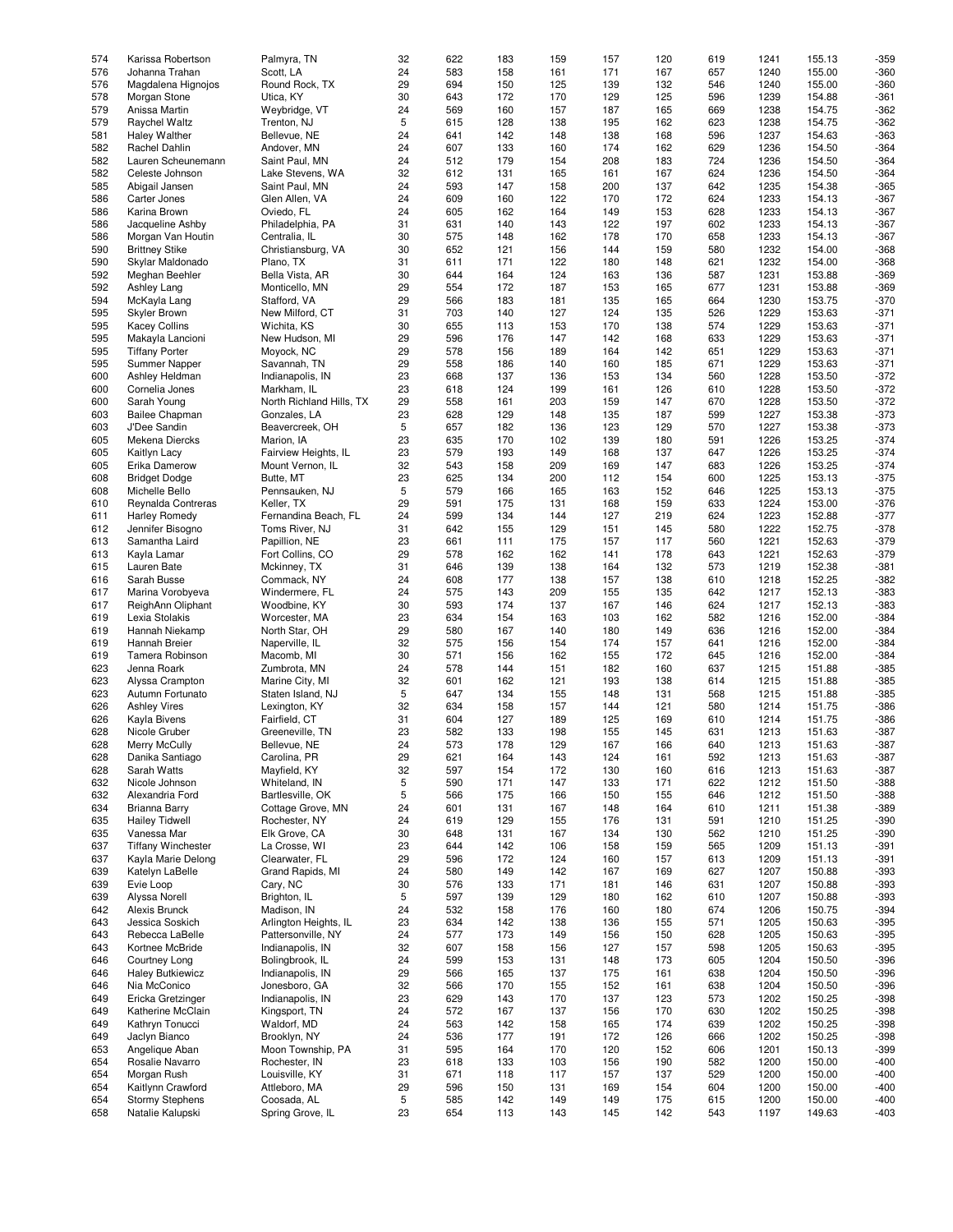| 659 | Ashley Salzman          | Inver Grove Heights, MN | 24 | 565 | 149 | 160 | 180 | 142 | 631 | 1196 | 149.50 | $-404$ |
|-----|-------------------------|-------------------------|----|-----|-----|-----|-----|-----|-----|------|--------|--------|
| 659 | Renee Wayner            | New Lenox, IL           | 24 | 554 | 152 | 167 | 164 | 159 | 642 | 1196 | 149.50 | $-404$ |
| 659 | <b>Brooke Fornetti</b>  | Iron Mountain, MI       | 30 | 652 | 132 | 112 | 141 | 159 | 544 | 1196 | 149.50 | $-404$ |
|     |                         |                         |    |     |     |     |     |     |     |      |        |        |
| 662 | Jennifer Ingulli        | Oakhurst, NJ            | 31 | 632 | 138 | 146 | 152 | 127 | 563 | 1195 | 149.38 | $-405$ |
| 662 | McKenzie Collier        | Caledonia, MI           | 32 | 558 | 188 | 154 | 139 | 156 | 637 | 1195 | 149.38 | $-405$ |
| 664 | Corinna Jones           | Rogers, AR              | 30 | 567 | 150 | 137 | 179 | 161 | 627 | 1194 | 149.25 | $-406$ |
| 665 | <b>Kasey Kosier</b>     | East Greenbush, NY      | 31 | 598 | 133 | 139 | 147 | 176 | 595 | 1193 | 149.13 | $-407$ |
| 665 | <b>Baylee Dill</b>      | Indianapolis, IN        | 5  | 545 | 150 | 158 | 168 | 172 | 648 | 1193 | 149.13 | $-407$ |
|     |                         |                         |    |     |     |     |     |     |     |      |        |        |
| 667 | Krysta Schultz          | Templeton, MA           | 23 | 582 | 178 | 131 | 145 | 156 | 610 | 1192 | 149.00 | $-408$ |
| 667 | Natasha Richardson      | Seattle, WA             | 5  | 578 | 164 | 177 | 126 | 147 | 614 | 1192 | 149.00 | $-408$ |
| 669 | <b>Ashley Thoennes</b>  | Oakdale, MN             | 24 | 612 | 156 | 153 | 138 | 132 | 579 | 1191 | 148.88 | $-409$ |
| 669 | Meghan Doris            | Clark Mills, NY         | 24 | 607 | 152 | 168 | 126 | 138 | 584 | 1191 | 148.88 | $-409$ |
| 669 |                         |                         | 5  | 604 |     |     | 145 |     | 587 |      |        | $-409$ |
|     | Rebecca Anton           | Villa Park, IL          |    |     | 117 | 179 |     | 146 |     | 1191 | 148.88 |        |
| 672 | Samantha Hughey         | Bristol, IN             | 32 | 599 | 139 | 157 | 145 | 150 | 591 | 1190 | 148.75 | $-410$ |
| 672 | <b>Taylor Krings</b>    | Columbus, NE            | 32 | 569 | 161 | 134 | 157 | 169 | 621 | 1190 | 148.75 | $-410$ |
| 672 | Marian Smallin          | Panama City, FL         | 5  | 573 | 137 | 163 | 182 | 135 | 617 | 1190 | 148.75 | $-410$ |
| 675 | Shania Jennings         | Tamaqua, PA             | 5  | 578 | 161 | 146 | 158 | 146 | 611 | 1189 | 148.63 | $-411$ |
|     |                         |                         |    |     |     |     |     |     |     |      |        |        |
| 676 | <b>Caley Vogt</b>       | Burlington, WI          | 23 | 623 | 168 | 121 | 154 | 122 | 565 | 1188 | 148.50 | $-412$ |
| 677 | <b>Allison Kelley</b>   | Mayfield, KY            | 32 | 543 | 151 | 156 | 151 | 186 | 644 | 1187 | 148.38 | $-413$ |
| 678 | Victoria Boughton       | Brick, NJ               | 31 | 613 | 161 | 146 | 135 | 131 | 573 | 1186 | 148.25 | $-414$ |
| 679 | Jeanette Socks          | Indianapolis, IN        | 24 | 632 | 114 | 128 | 120 | 190 | 552 | 1184 | 148.00 | $-416$ |
| 679 | Kaitlynne Baker         | Salina, KS              | 24 | 629 | 128 | 132 | 160 | 135 | 555 | 1184 | 148.00 | $-416$ |
|     |                         |                         |    |     |     |     |     |     |     |      |        |        |
| 679 | Rachel Johnson          | Knoxville, TN           | 32 | 595 | 135 | 153 | 165 | 136 | 589 | 1184 | 148.00 | $-416$ |
| 679 | Aitana Sloniker         | Colorado Springs, CO    | 5  | 552 | 159 | 174 | 129 | 170 | 632 | 1184 | 148.00 | $-416$ |
| 683 | Madison Rogacki         | Cheektowaga, NY         | 24 | 594 | 114 | 151 | 173 | 151 | 589 | 1183 | 147.88 | $-417$ |
| 683 | Sophie Jerry            | Cottage Grove, MN       | 24 | 570 | 147 | 173 | 135 | 158 | 613 | 1183 | 147.88 | $-417$ |
| 683 | <b>Tracy Painter</b>    | Greeneville, TN         | 31 | 617 | 170 | 124 | 156 | 116 | 566 | 1183 | 147.88 | $-417$ |
|     |                         |                         |    |     |     |     |     |     |     |      |        |        |
| 683 | Karla Melendez          | Carolina, PR            | 29 | 566 | 163 | 132 | 156 | 166 | 617 | 1183 | 147.88 | $-417$ |
| 683 | Abbey Jacobs            | Wichita, KS             | 29 | 533 | 190 | 143 | 136 | 181 | 650 | 1183 | 147.88 | $-417$ |
| 688 | Jordan Bonner           | Rockwood, MI            | 24 | 561 | 213 | 147 | 147 | 114 | 621 | 1182 | 147.75 | $-418$ |
| 688 | Claudia Gervais         | Staten Island, NY       | 30 | 566 | 193 | 138 | 139 | 146 | 616 | 1182 | 147.75 | $-418$ |
|     |                         |                         | 24 | 544 |     |     |     |     |     |      |        |        |
| 690 | Erin Cosner             | Romeoville, IL          |    |     | 150 | 153 | 155 | 177 | 635 | 1179 | 147.38 | $-421$ |
| 690 | Kayla Bennett           | Virginia Beach, VA      | 29 | 586 | 138 | 141 | 155 | 159 | 593 | 1179 | 147.38 | $-421$ |
| 692 | <b>Kimberly Fillers</b> | Greeneville, TN         | 24 | 598 | 153 | 148 | 131 | 147 | 579 | 1177 | 147.13 | $-423$ |
| 692 | Janina Santoro          | Maywood, NJ             | 23 | 587 | 114 | 147 | 152 | 177 | 590 | 1177 | 147.13 | $-423$ |
| 694 | <b>Cheyenne Rogers</b>  | Holly Springs, NC       | 30 | 553 | 138 | 135 | 193 | 157 | 623 | 1176 | 147.00 | $-424$ |
|     |                         |                         |    |     |     |     |     |     |     |      |        |        |
| 695 | Shaye Dostal            | Pleasant Prairie, WI    | 29 | 606 | 141 | 151 | 128 | 149 | 569 | 1175 | 146.88 | $-425$ |
| 696 | Elizabeth Hanke         | Alton, IL               | 32 | 562 | 146 | 149 | 154 | 162 | 611 | 1173 | 146.63 | $-427$ |
| 697 | Sarah Fenicle           | Lewisberry, PA          | 30 | 604 | 112 | 146 | 141 | 169 | 568 | 1172 | 146.50 | $-428$ |
| 698 | Jenna Mendez            | Homer Glen, IL          | 24 | 564 | 114 | 170 | 156 | 167 | 607 | 1171 | 146.38 | $-429$ |
| 699 | Jenna Rapach            | Hazleton, PA            | 31 | 595 | 132 | 142 | 124 | 176 | 574 | 1169 | 146.13 | $-431$ |
|     |                         |                         |    |     |     |     |     |     |     |      |        |        |
| 700 | Chelsea Hinton          | Columbia, TN            | 24 | 541 | 154 | 141 | 172 | 160 | 627 | 1168 | 146.00 | $-432$ |
| 701 | Mari Pizzini            | Helena, MT              | 32 | 619 | 144 | 103 | 125 | 176 | 548 | 1167 | 145.88 | $-433$ |
| 702 | Natalia Bencosme        | Toa Alta, PR            | 29 | 630 | 172 | 132 | 107 | 125 | 536 | 1166 | 145.75 | $-434$ |
| 703 | Maria Kreke             | Breese, IL              | 24 | 581 | 138 | 152 | 134 | 160 | 584 | 1165 | 145.63 | $-435$ |
| 704 |                         |                         | 32 | 614 | 140 | 144 | 139 | 125 | 548 | 1162 |        | $-438$ |
|     | <b>Brandi Barefoot</b>  | Sophia, NC              |    |     |     |     |     |     |     |      | 145.25 |        |
| 705 | Ren Whitehead           | Lorain, OH              | 23 | 597 | 148 | 128 | 153 | 134 | 563 | 1160 | 145.00 | $-440$ |
| 705 | Keeryn Huntington       | Rapid City, SD          | 5  | 572 | 123 | 161 | 139 | 165 | 588 | 1160 | 145.00 | $-440$ |
| 707 | Lauren Taylor           | Rossville, GA           | 29 | 591 | 136 | 169 | 137 | 126 | 568 | 1159 | 144.88 | $-441$ |
| 707 | Kyla Simons             | Celina, TX              | 31 | 532 | 149 | 145 | 148 | 185 | 627 | 1159 | 144.88 | $-441$ |
|     |                         |                         |    |     |     |     |     |     |     |      |        |        |
| 709 | Amy Quick               | Oviedo, FL              | 30 | 620 | 136 | 139 | 128 | 135 | 538 | 1158 | 144.75 | $-442$ |
| 709 | Michelle Enzer          | Grand Prairie, TX       | 31 | 572 | 112 | 148 | 185 | 141 | 586 | 1158 | 144.75 | $-442$ |
| 711 | Dorrie-Anne Rizzo       | Ogdensburg, NJ          | 23 | 574 | 153 | 176 | 130 | 123 | 582 | 1156 | 144.50 | $-444$ |
| 712 | <b>Katie Cathey</b>     | Water Valley, KY        | 32 | 600 | 136 | 135 | 149 | 135 | 555 | 1155 | 144.38 | $-445$ |
| 712 | <b>Alexius Brass</b>    | Gooding, ID             | 5  | 608 | 159 | 126 | 113 | 149 | 547 | 1155 | 144.38 | $-445$ |
|     |                         |                         |    |     |     |     |     |     |     |      |        |        |
| 714 | Danika Hickey           | Stryker, OH             | 31 | 564 | 170 | 138 | 151 | 131 | 590 | 1154 | 144.25 | -446   |
| 715 | <b>Briana Williams</b>  | Lorton, VA              | 31 | 582 | 144 | 143 | 145 | 138 | 570 | 1152 | 144.00 | $-448$ |
| 715 | Hannah Walker           | Gordo, AL               | 5  | 567 | 146 | 130 | 172 | 137 | 585 | 1152 | 144.00 | $-448$ |
| 717 | Alexis Morgan           | Rocky Point, NC         | 24 | 601 | 176 | 113 | 122 | 134 | 545 | 1146 | 143.25 | $-454$ |
| 717 | Brooklynn Layfield      | Crestview, FL           | 24 | 553 | 131 | 131 | 173 | 158 | 593 | 1146 | 143.25 | $-454$ |
|     |                         |                         |    |     |     |     |     |     |     |      |        |        |
| 719 | <b>Bailey Shields</b>   | Laramie, WY             | 23 | 601 | 153 | 133 | 132 | 124 | 542 | 1143 | 142.88 | $-457$ |
| 719 | Alyssa Klassert         | Sayville, NY            | 31 | 518 | 176 | 132 | 136 | 181 | 625 | 1143 | 142.88 | $-457$ |
| 721 | Kayla Durbala           | Gaithersburg, MD        | 29 | 586 | 122 | 134 | 137 | 163 | 556 | 1142 | 142.75 | $-458$ |
| 721 | <b>Courtney Seedorf</b> | Bismarck, ND            | 32 | 582 | 130 | 131 | 125 | 174 | 560 | 1142 | 142.75 | $-458$ |
| 723 | Erin Mastropietro       | Mechanicville, NY       | 23 | 619 | 105 | 144 | 138 | 135 | 522 | 1141 | 142.63 | $-459$ |
|     |                         |                         |    |     |     |     |     |     |     |      |        |        |
| 723 | Hanna Ryan              | Auburn, NY              | 24 | 528 | 170 | 122 | 139 | 182 | 613 | 1141 | 142.63 | $-459$ |
| 723 | Anna Walther            | Bellevue, NE            | 24 | 505 | 158 | 165 | 143 | 170 | 636 | 1141 | 142.63 | $-459$ |
| 726 | Amanda Rumppe           | Janesville, WI          | 24 | 533 | 142 | 161 | 166 | 137 | 606 | 1139 | 142.38 | $-461$ |
| 727 | Abigail Rost            | Noblesville, IN         | 24 | 578 | 148 | 148 | 118 | 146 | 560 | 1138 | 142.25 | $-462$ |
|     |                         |                         |    |     |     |     |     |     |     |      |        |        |
| 728 | Rachel McCandless       | Lower Burrell, PA       | 5  | 541 | 139 | 170 | 98  | 189 | 596 | 1137 | 142.13 | $-463$ |
| 729 | Gabrielle Hosein        | Lake Mary, FL           | 23 | 578 | 155 | 125 | 153 | 125 | 558 | 1136 | 142.00 | $-464$ |
| 729 | <b>Mallory Horton</b>   | Lexington, KY           | 32 | 572 | 120 | 132 | 184 | 128 | 564 | 1136 | 142.00 | $-464$ |
| 731 | <b>Shelby Stewart</b>   | Sullivan, IN            | 23 | 624 | 132 | 114 | 132 | 130 | 508 | 1132 | 141.50 | $-468$ |
| 732 | Hannah Deleon           | Tuscaloosa, AL          | 5  | 533 | 176 | 140 | 128 | 152 | 596 | 1129 | 141.13 | -471   |
|     |                         |                         |    |     |     |     |     |     |     |      |        |        |
| 733 | Alyssa Doto             | Brooklyn, NY            | 23 | 578 | 115 | 130 | 145 | 158 | 548 | 1126 | 140.75 | $-474$ |
| 733 | Alexandra Copey         | Ontario, NY             | 24 | 437 | 211 | 163 | 151 | 164 | 689 | 1126 | 140.75 | $-474$ |
| 733 | Lacee Fedeler           | Madison, SD             | 30 | 545 | 112 | 176 | 158 | 135 | 581 | 1126 | 140.75 | $-474$ |
| 736 | <b>Sidney Hughes</b>    | Freeport, IL            | 31 | 615 | 152 | 123 | 124 | 111 | 510 | 1125 | 140.63 | $-475$ |
| 737 | Sarah Sager             | San Jose, CA            | 24 | 513 | 162 | 147 | 155 | 145 | 609 | 1122 | 140.25 | $-478$ |
|     |                         |                         |    |     |     |     |     |     |     |      |        |        |
| 738 | Skyla Gage              | Belleville, IL          | 32 | 552 | 155 | 138 | 134 | 142 | 569 | 1121 | 140.13 | $-479$ |
| 739 | Peyton Attig            | Oak Lawn, IL            | 23 | 505 | 135 | 156 | 176 | 148 | 615 | 1120 | 140.00 | $-480$ |
| 740 | Kaitlyn Meyers          | Edgerton, WI            | 5  | 631 | 127 | 116 | 127 | 116 | 486 | 1117 | 139.63 | $-483$ |
| 741 | <b>Beth Fowler</b>      | Ardmore, AL             | 23 | 548 | 131 | 137 | 136 | 163 | 567 | 1115 | 139.38 | $-485$ |
| 742 | <b>Bethany Noel</b>     | Lawrenceville, GA       | 32 | 505 | 146 | 137 | 165 | 161 | 609 | 1114 | 139.25 | -486   |
|     |                         |                         |    |     |     |     |     |     |     |      |        |        |